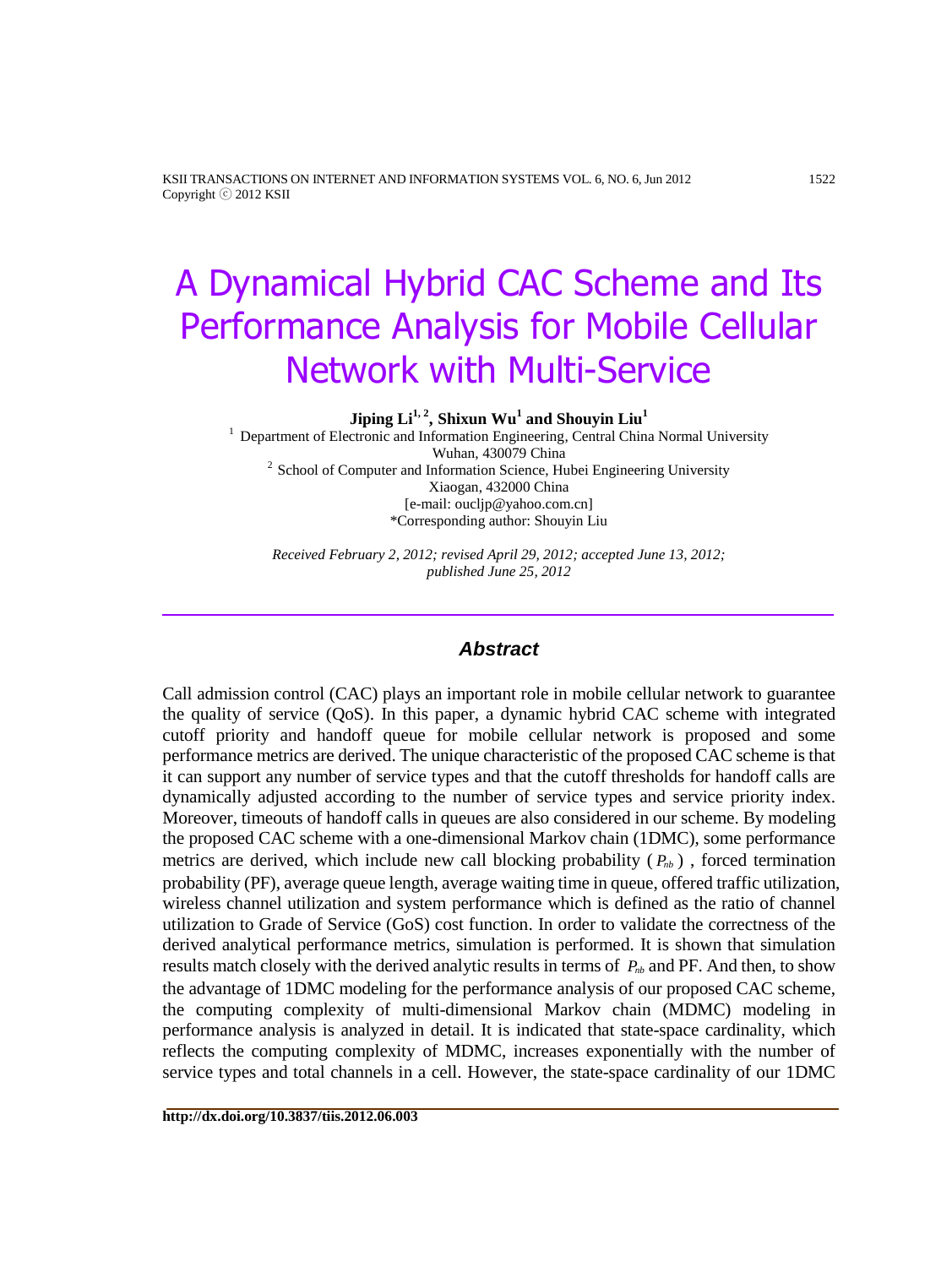model for performance analysis is unrelated to the number of service types and is determined by total number of channels and queue capacity of the highest priority service in a cell. At last, the performance comparison between our CAC scheme and Mahmoud ASH's scheme is carried out. The results show that our CAC scheme performs well to some extend.

*Keywords:* CAC, Markov chain, Mobile cellular network, New call blocking probability, PF, Queue scheme

## **1. Introduction**

**I**n recent years, mobile cellular networks have made great progress in technological aspects. Users' demand for service changes from single voice service to multimedia service which consists of voice, video, image, data or combinations of them. This requires the mobile cellular network provide reliable quality of service (QoS) in terms of new call blocking probability  $(P_{nb})$  and handoff call dropping probability  $(P_{bd})$ . However, due to limited radio spectrum, users' mobility, decreasing cell size and ever increasing service demand with different QoS requirements, call admission control (CAC) for multi-service will become much more challenging in future mobile cellular network. During the past decade, intensive works have been done on this issue.

In [1][2][3][4][5][6], CAC schemes and related performance analysis for voice and data services are proposed. In [1], Leong C.W. et al. propose and analyze a priority based resource sharing scheme for voice/data integrate cellular networks. The proposed CAC scheme is able to simultaneously provide satisfactory QoS to both voice and data users and maintain relatively high resource utilization in a dynamic traffic load environment. In [2], Far L. M. et al. propose a CAC scheme which can keep  $P_{nb}$  and  $P_{hd}$  under a desired level under different workload. In [3], Leong C. W. et al. propose a CAC policy using limited fraction guard channel policy to reserve resources exclusively for potential handoff calls to maintain QoS for admitted users. To reduce the computing complexity, a 2-D model is proposed to approximate the 3-D model for the system with voice/data traffics and related performance analysis is carried out. In [4], Yieh-Ran Haung et al. propose an analytical model to investigate the performance in terms of voice call blocking probability, data loss probability and mean data delay for mobile network with integrated voice/data and finite data buffer. In [5], Li Yin et al. extend the traditional guard channel scheme by using two thresholds, one is used to reserve channels for voice handoff calls and the other to block data traffic into network in order to ensure voice performance in terms of  $P_{hd}$  and  $P_{nb}$ . In [6], Tat-Chung Chaua et al. propose a dual thresholds CAC scheme used for narrowband voice handoff calls and wideband data handoff calls. By using complete sharing approach, channel efficiency can be maximized meanwhile corresponding QoS can be satisfied. However, the dropping of handoff call in queues is not considered in  $[6]$ ,  $[7]$  and  $[8]$ . In  $[9]$ , Wei Li, et al. propose two channel borrowing CAC schemes and give their performance analyses by using four-dimensional Markov chain and six-dimensional Markov chain respectively. However, the performance analyses are rather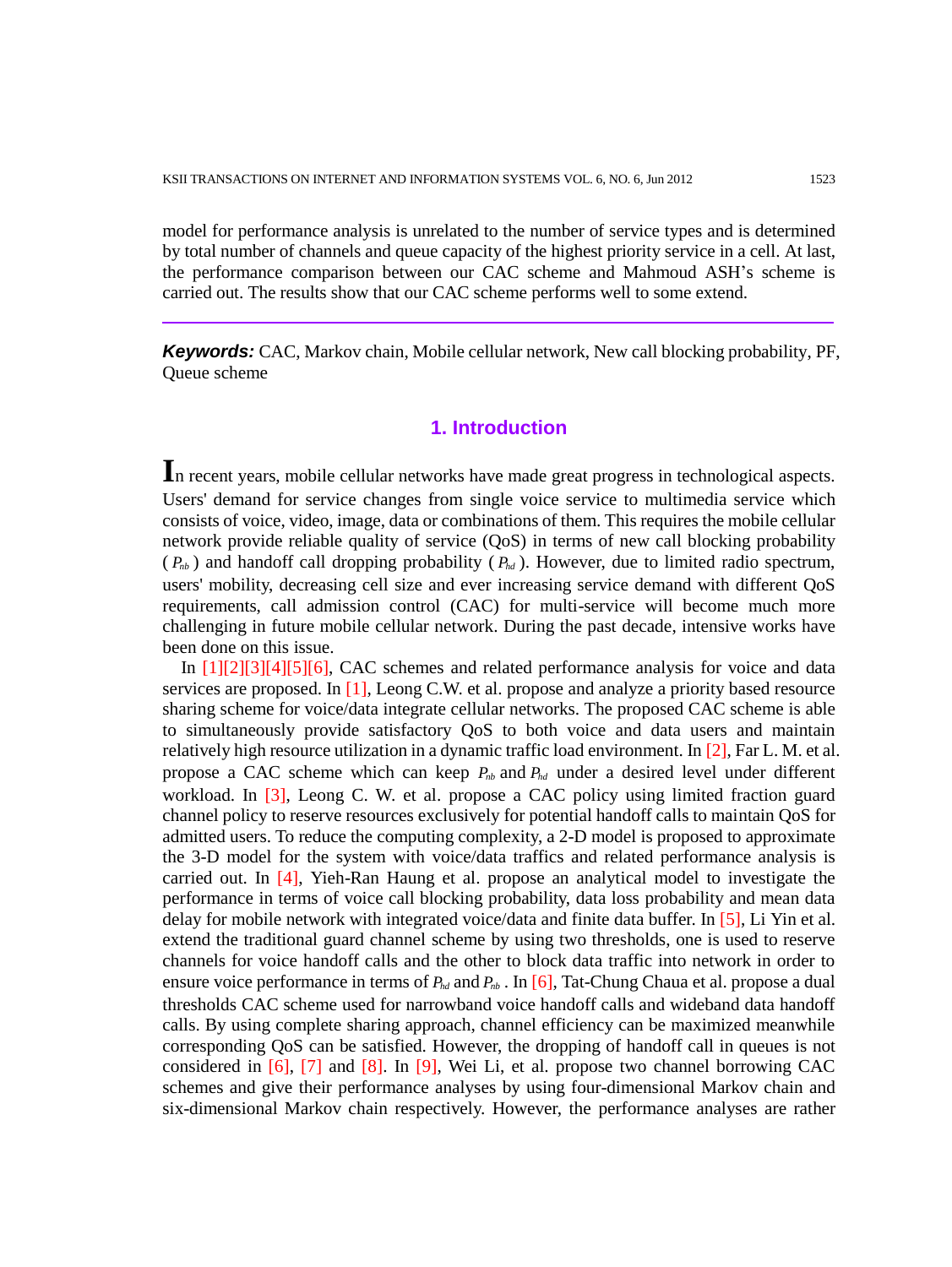complicated though they are fairly accurate. Due to the high dimension of Markov chain modeling, the performance analysis of the CAC scheme for more than three types of traffics are rather complex, so only two types of traffic are discussed as an example in [9]. Considering the call arrival rates depend on the time of a day, Dusit Niyato et al. in  $[10]$  present a fixed channel allocation scheme and analyze the performance of the cellular wireless networks in terms of *Pnb* and handoff call blocking probability by modeling the variation of arrival rate of a day as Markov modulated Poisson process. However, due to high computational complexity of MDMC modeling, only two types of service are discussed.

In [11][12][13][14][15], CAC schemes for more than two types of service are proposed and corresponding performances are analyzed. In [11], Nidal Nasser et al. propose an adaptive framework for supporting multi-service with different QoS requirements in cellular networks. In [12], Fei Hu et al. propose a multi-class CAC mechanism based on a dynamical reservation pool for handoff request. In [13], complete sharing (CS) and complete partition (CP) scheme combined with guard channels are used for resource allocation in CAC for multi-service. The scheme extends the CP and CS scheme in [14] and use them dealing with the resource allocation problem for CAC in long term evolution (LTE) system. Stochastic Petri Net (SPN) is proposed by Bo Li et al. in  $[15]$  for N classes of traffic with different QoS requirements according to the number of needed channels, holding time and guard channels. More details for CAC schemes can refer to  $\lceil 16 \rceil$  and  $\lceil 17 \rceil$ . The major difficulty in obtaining performance metrics for CAC schemes in multi-class (more than three classes) cellular network is the high computational complexity  $[18]$ . As observed in  $[19]$ , the dimension of states in the MDMC modeling increases very quickly, which results in the computing complexity due to solving a large set of flow equations. In the proposed schemes  $[11][12][13][14][15]$ , few of them can support application with the number of service type more than three types. Moreover, the computing complexity of performance metrics deriving is rather complex by the MDMC modeling for the CAC schemes.

The service profiles of next generation mobile cellular networks are vastly different and the QoS demanded by these services also differs greatly. How to satisfy the diverse QoS requirements of these services of next generation mobile cellular network becomes even more challenging when facing to the reduced cell size and increased user mobility. However, to the best of the authors' knowledge, up to now there are only limited works reported in the literature regarding CAC schemes in mobile cellular network with service type more than three types. Moreover, the corresponding performance analyses for these CAC schemes are very complex due to solving a large number of flow equations based on the MDMC models. This motivates us to develop a CAC scheme for mobile cellular network with service type more than three types and to derive performance metrics for the proposed CAC scheme with low computing complexity.

In this paper, we propose a dynamical hybrid CAC scheme with integrated cutoff priority and handoff queue and derive some useful performance metrics with low computing complexity. In our CAC scheme, the higher priorities for handoff calls are realized through cutoff thresholds of occupied channels. The cutoff thresholds are dynamically adjusted according to the number of service types and service priority index. The handoff queue scheme is used to decrease  $P_{hd}$  and forced termination probability (PF), and to increase offered traffic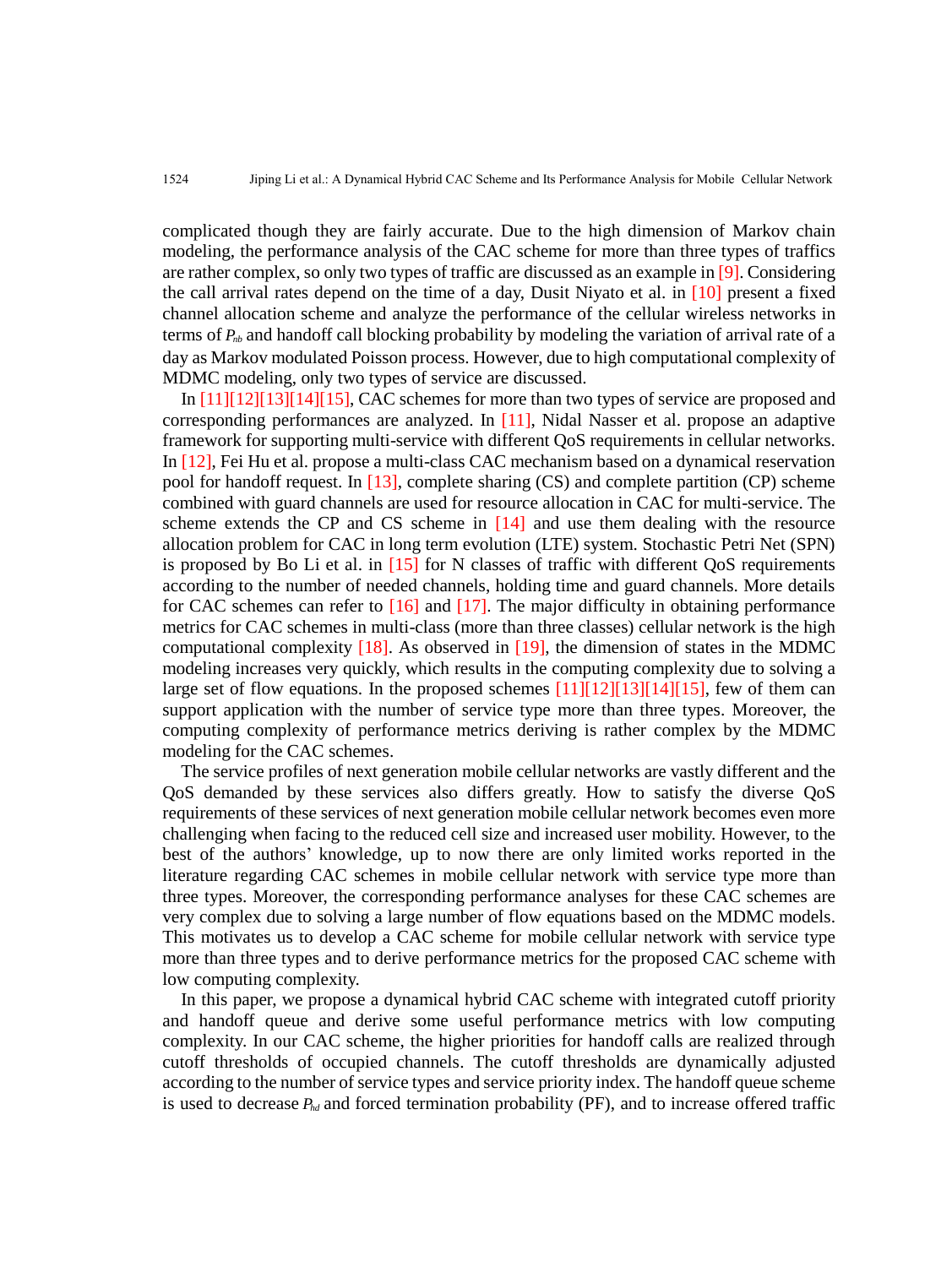utilization, channel utilization and system performance in terms of ratio of channel utilization to GoS cost function. By using an average service rate (the reciprocal of channel holding time), a 1DMC is used to model our CAC scheme and to derive performance metrics with low computing complexity. The main contribution of this paper lies in the following aspects. A dynamical hybrid cutoff priority CAC scheme combined with handoff queue scheme for multi services is proposed, which can support any number of service types. Moreover, some useful analytical performance metrics are derived with low computing complexity by modeling our CAC scheme with 1DMC model. Simulation is performed to verify the correctness of the derived performance metrics in terms of  $P_{nb}$  and PF. Simulation shows that the results are in good agreement with the derived performance metrics in terms of  $P_{nb}$  and PF. In addition, computing complexity of MDMC modeling for the performance analysis of our proposed CAC scheme is analyzed in detail. It is shown that the state-space cardinality of MDMC modeling increases exponentially with the number of service types and the number of total channels in a cell. However, the state-space cardinality of 1DMC modeling for the proposed CAC scheme is small and is determined by the number of channels in a cell and queue capacity of the highest priority service type.

## **2. System Model**

This paper considers a mobile cellular network as shown in Fig.1, where each cell has C channels (i.e., time-slots for TDMA system, frequency channels for FDMA system, code sequence for CDMA system or sub-channels for OFDMA system). We focus our attention on one representative cell with equal and uniform loading across the service area [20][21]. Our goal is to design a CAC scheme for mobile cellular network which can support any number of service types and provide desired QoS requirement in terms of  $P_{nb}$  for new calls and PF for handoff calls. We assume that a representative cell has  $K(K \geq 2)$  types of service and each call requires the same bandwidth  $b_i$  ( $i=1,2,\dots,K$ ) for connection. Here it deserves to be specially noted that the number of service type *K* can be chosen with any positive integer as long as it is not less than two. The call of the i-th  $(i=1,2,\dots,K)$  type can be further divided into new call and handoff call, denoted as  $n_i$  and  $h_i$  respectively. In our CAC scheme, we treat all the new calls fairly, i.e., all the new calls regardless of their types have the same QoS requirements in terms of  $P_{nb}$ , however, different types of handoff calls have different QoS requirements in terms of PF. Since users tend to be much more sensitive to call dropping than to call blocking, handoff calls are assigned higher priority over new calls. Moreover, the smaller PF the handoff call requires the higher priority will be provided. We assume that the priority of  $h_i$  is higher than  $h_j$  when  $i > j$ . We realize different priorities for different types of handoff call by reserving different number of guard channels for them. In our paper, the number of unguarded channels is called cutoff threshold. As shown in Fig.1, new calls of all types have the same cutoff threshold  $\lfloor 2C/3 \rfloor$ , which is only determined by the number of total channels in the representative cell. This means that once the number of occupied channels (by new or handoff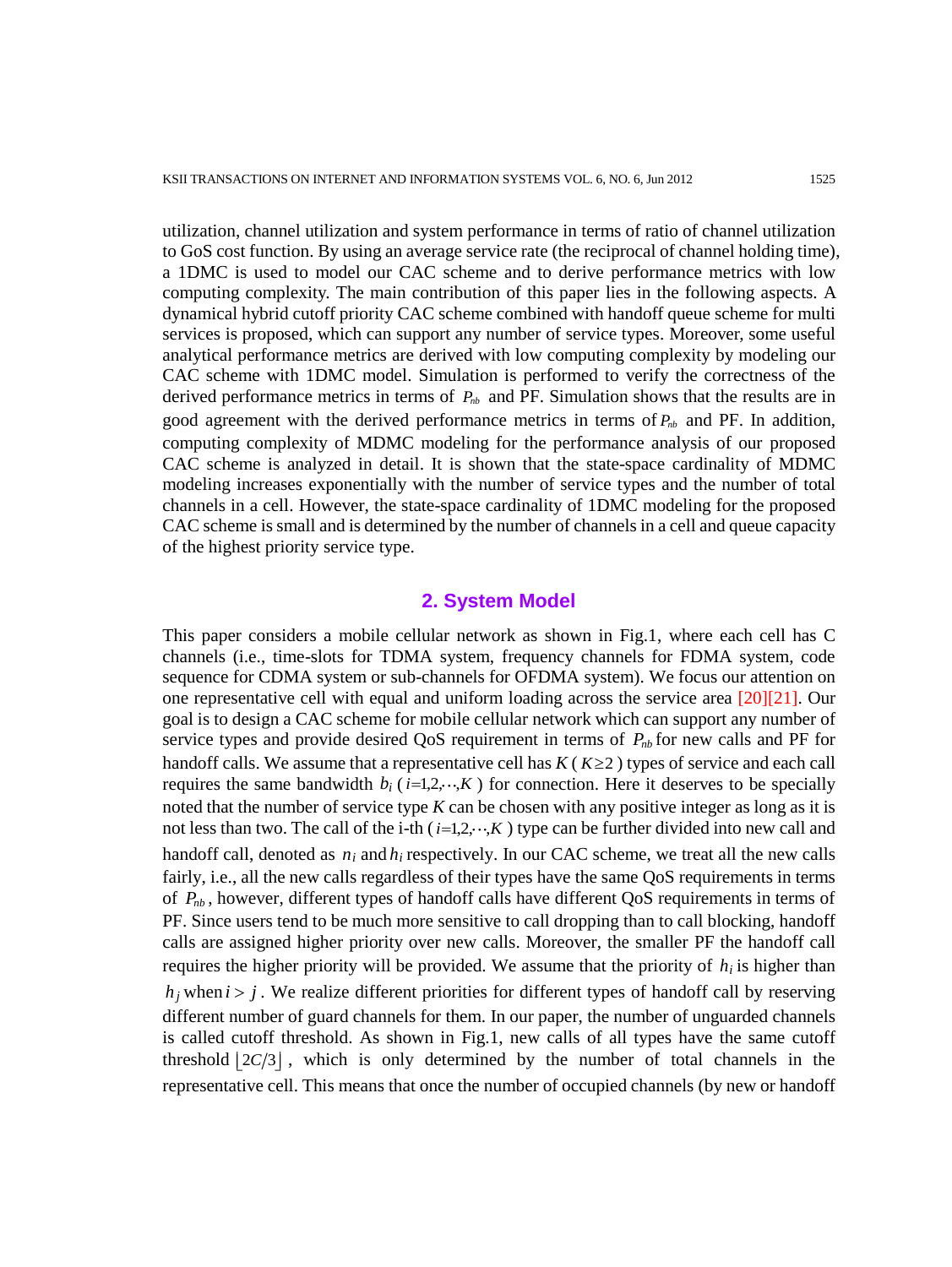calls) reaches the cutoff threshold  $\lfloor 2C/3 \rfloor$ , all the new calls regardless of their types will be blocked upon their arrival. However, handoff calls with different type have different cutoff thresholds. For example, handoff call  $h_i$  has the cutoff threshold equaling to  $\frac{2}{3}$  $\frac{K+i}{3K}C$  $\left| \frac{2K+i}{C} \right|$  $\left[\frac{2K+i}{3K}C\right]$ , which is determined by the number of service type K, service type index *i* and the number of total channels in the representative cell C. This means that once the occupied channels (by new or handoff calls) reaches  $\frac{2}{3}$  $\frac{K+i}{3K}C$  $\left| \frac{2K+i}{C} \right|$  $\left[\frac{2K+i}{3K}C\right]$ , handoff call of type i can not directly access to the network and be queued in  $Q_i$  waiting for released channels to continue its service when  $Q_i$  is not full upon its arrival. For the handoff call with service type index  $1, 2, \dots, i, \dots, K-1, K$ , the cutoff thresholds are  $\frac{2K+1}{2K}$  $\frac{K+1}{3K}C$  $\left| \frac{2K+1}{C} \right|$  $\left\lfloor \frac{2K+1}{3K}C\right\rfloor$ ,  $\left\lfloor \frac{2K+2}{3K} \right\rfloor$  $\frac{K+2}{3K}C$  $\left| \frac{2K+2}{C} \right|$  $\left\lfloor \frac{2K+2}{3K}C\right\rfloor,\ldots,\left\lfloor \frac{2K}{2}\right\rfloor$  $\frac{K+i}{3K}C$  $\left| \frac{2K+i}{C} \right|$  $\left[\frac{2K+i}{3K}C\right], \ldots, \left[\frac{2K+K-1}{3K}\right]$  $\frac{K+K-1}{3K}C$  $\left| \frac{2K + K - 1}{r} \right|$  $\left[\frac{2K + K - 1}{3K}C\right]$  and C respectively. From the mapping of service type index to cutoff threshold, we can clearly see that the priority of  $h_i$  is higher than  $h_j$  when  $i > j$ .

The arrival process of the *i*-th type call is Poisson with arrival rate  $\lambda_{ni}$  for new call and  $\lambda_{hi}$  for handoff call (*i*=1,2,  $\cdot \cdot$ ,*K*) respectively. In order to reduce the  $P_{hd}$  and PF, each handoff call of type *i* is provided with a queue  $Q_i$  with capacity  $L_i$ , however, queues are not provided for the new calls. Our CAC scheme works as follows: New calls  $n_i$  ( $i=1,2,\dots,K$ ) are accepted if the number of occupied channels (by new and handoff calls) is less than  $\lfloor 2C/3 \rfloor$  upon their arrivals. Once the number of occupied channels is equal to or greater than  $\lfloor 2C/3 \rfloor$ , the new calls  $n_i$  (*i*=1,2, ...,*K*) will be blocked upon their arrival. The handoff call  $h_K$  (the *K*–th handoff call), which has the highest priority, is queued in  $Q_K$  if no idle channels are available upon its arrival and if the queue  $Q_K$  is not full. Once  $Q_K$  is full, the handoff call  $h_K$  will be blocked. Any other handoff call of  $h_i$  ( $i=1, 2, \dots, K-1$ ) is queued in  $Q_i$  waiting for released channels to continue its service if the number of occupied channels is equal to or grater than  $\frac{2}{3}$  $\frac{K+i}{3K}C$  $\left| \frac{2K+i}{C} \right|$  $\left[\frac{2K+i}{3K}C\right]$  and if the queue  $Q_i$  is not full on its arrival. Once the  $Q_i$  is full, the handoff call  $h_i$  will be blocked. Since the handoff requests in queues are dropped as the mobile moves out of the handoff area before the handoff call is completed, the time out period will equals to the time interval that handoff requests stay in queue (within the handoff area) before it is forced to terminate. The time out period (dwell time) is assumed to have an exponential distribution with mean  $\alpha_i^{-1}$  (*i*=1,2, ··,*K*) [8][21].

Call holding time is defined as the unencumbered conversation time between the beginning and completion of a call. The call holding time of call type  $i$  ( $i=1,2,\dots,K$ ) is assumed to have exponential distribution with mean  $\mu_{ni}^{-1}$  for new call and  $\mu_{hi}^{-1}$  for handoff call respectively. The cell residence time is defined as the amount of time that a mobile stays in a cell before handoff. The cell residence time is independent of the service type, we assume that the cell residence time of any type follows exponential distribution with the same mean  $\eta$ <sup>-1</sup>. The channel holding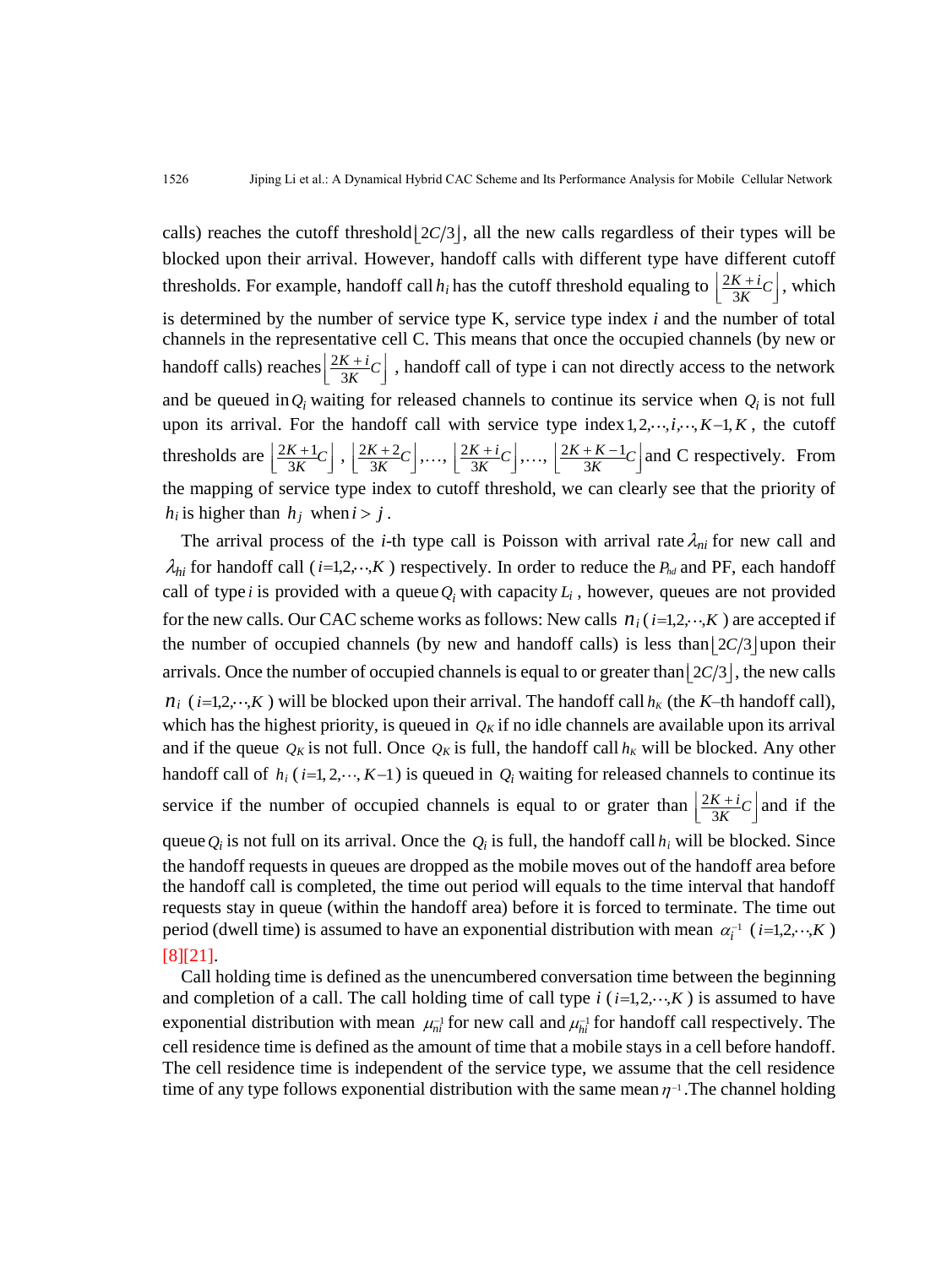time (channel occupancy time) is the minimum of cell residence time and call holding time, applying the memoryless property of the exponential distribution, the channel holding time of the *i*-th type call follows exponential distribution with mean  $\sigma_{ni}^{-1} = (\eta + \mu_{ni})^{-1}$  for new call and  $\sigma_{hi}^{-1} = (\eta + \mu_{hi})^{-1}$  for handoff call (*i*=1,2, ··,*K*). More detailed definition of call holding time, cell residence time and dwell time in handoff area is in [22][23].



**Fig. 1.** A generic system model of CAC for multi-service

As described above, the proposed dynamic hybrid CAC scheme is realized through cutoff thresholds and queue scheme. The multi cutoff thresholds are used to realize QoS requirements in terms of  $P_{nb}$  for new call and PF for handoff calls. Moreover, the cutoff thresholds for handoff calls are not fixed, they can dynamically adjust according to the number of service types and service type index in a given cell which has C channels. This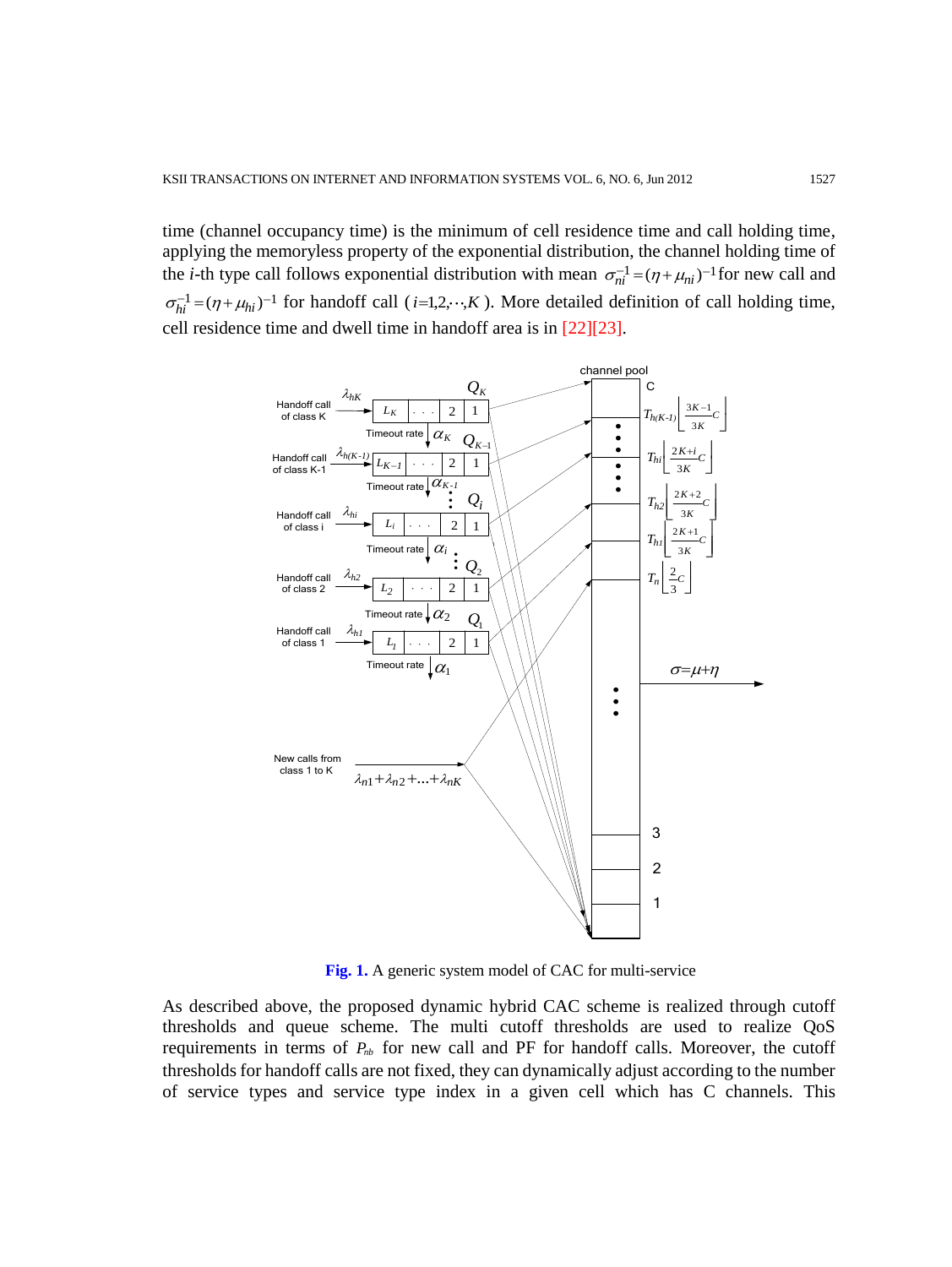characteristic is very useful because the number of service type in a cell is not fixed and it is dependent on different time periods. In addition, the handoff call queue scheme can reduce  $P_{nb}$  and PF, and can increase the channel efficiency.

### **3. Performance Evaluation of the Dynamic Hybrid CAC Scheme**

We define the sum of arrival rate for new calls from type m to K as  $\lambda_n^m = \sum_{i=m}^K \lambda_{ni}$  and for handoff calls from type m to K as  $\lambda_h^m = \sum_{i=m}^K \lambda_{hi}$  respectively as Wong, T.C. et al. do in [13], where  $m = 1, 2, \dots, K$ . Specially, we define the sum of arrival rate of all types of new call and handoff call as  $\lambda = \sum_{i=1}^{K} (\lambda_{ni} + \lambda_{hi})$ . Relative mobility (*rmob*) is defined as the ratio of handoff call rate to the total call rate [24] and denoted as  $\text{rm}b_i = \lambda_{hi}/(\lambda_{hi} + \lambda_{ni})$  (*i* = 1,2,..., *K*).

#### **3.1 Average service time**

If there are new calls from type *m* to *K*, handoff calls from type *n* to *K* access to the network, the average service time ( $1/\mu_{mn}$ ) of multi calls can be approximted as

$$
_{m}^{m}
$$
) of multi calls can be approximated as\n
$$
\frac{1}{\mu_{mn}} = \frac{1}{\lambda_{n}^{m} + \lambda_{h}^{n}} \left( \sum_{i=m}^{K} \lambda_{ni} \sigma_{ni}^{-1} + \sum_{j=n}^{K} \lambda_{hj} \sigma_{hj}^{-1} \right)
$$
\n
$$
(1)
$$

For a special case, if no new calls are admitted to the network, equation (1) can be simplified to

$$
\frac{1}{\mu_{0n}} = \frac{1}{\lambda_h^n} \sum_{j=n}^K \lambda_{hj} \sigma_{hj}^{-1}
$$
 (2)

#### **3.2 1DMC Model**

In our model, we assume that the arrival process of  $n_i$  and  $h_i$  ( $i=1,2,\dots,K$ ) are all Poisson. Since  $X_1(t)$  and  $X_2(t)$  are independent Poisson process with paremeter  $\lambda_1$  and  $\lambda_2$  respectively, the sum of  $X_1(t)$  and  $X_2(t)$  is also a Poisson with parameter  $\lambda_1 + \lambda_2$ . Due to page limitation, the proof is omitted. Given that the number of arrival service types is finite, the sum of call arrival process can be modeled as a possion process with rate equal to the sum of all the call arrival rates. Though average channel holding times are different both for different types of new calls and handoff calls , we can resort to an approximation of average channel holding time to describe the system's average service rate (the reciprocal of average service time). The transition state is defined as the number of occupied channels and queued handoff request. According to our proposed CAC scheme, with the known of average call arrival rate and average service rete at each state, obviously the transition process is 1DMC. For simplicity, it is assumed that each call (new or handoff call) of type  $i$  require  $b_i = 1$  channels for connection, the transition state for the 1DMC can be defined by state  $i$  ( $i=0,1, \cdots, 2C/3$ ),  $\left\lfloor 2C/3 \right\rfloor + 1, \ldots \left\lfloor \frac{2K+1}{3K} \right\rfloor$  $\frac{K+1}{3K}C$  $\left\lfloor \frac{2K+1}{3K}C \right\rfloor$ ,  $\left\lfloor \frac{2K+1}{3K}C \right\rfloor + 1$  $\frac{K+1}{3K}C$  $\left\lfloor \frac{2K+1}{3K}C \right\rfloor + 1$ ,  $\left\lfloor \frac{2K+1}{3K}C \right\rfloor + 2$  $\frac{K+1}{3K}C$  $\left[\frac{2K+1}{3K}C\right]+2$ , ...,  $\left[\frac{2K+1}{3K}C\right]+L_1$  $\left[\frac{2K+1}{3K}C\right]+L_1$ ,  $\left[\frac{2K+1}{3K}C\right]+L_1+1$ , ...,  $\left[\frac{2K+2}{3K}\right]$ 3  $\frac{K+2}{3K}C$  $|2K+2C|$  $\left[\frac{2K+2}{3K}C\right],$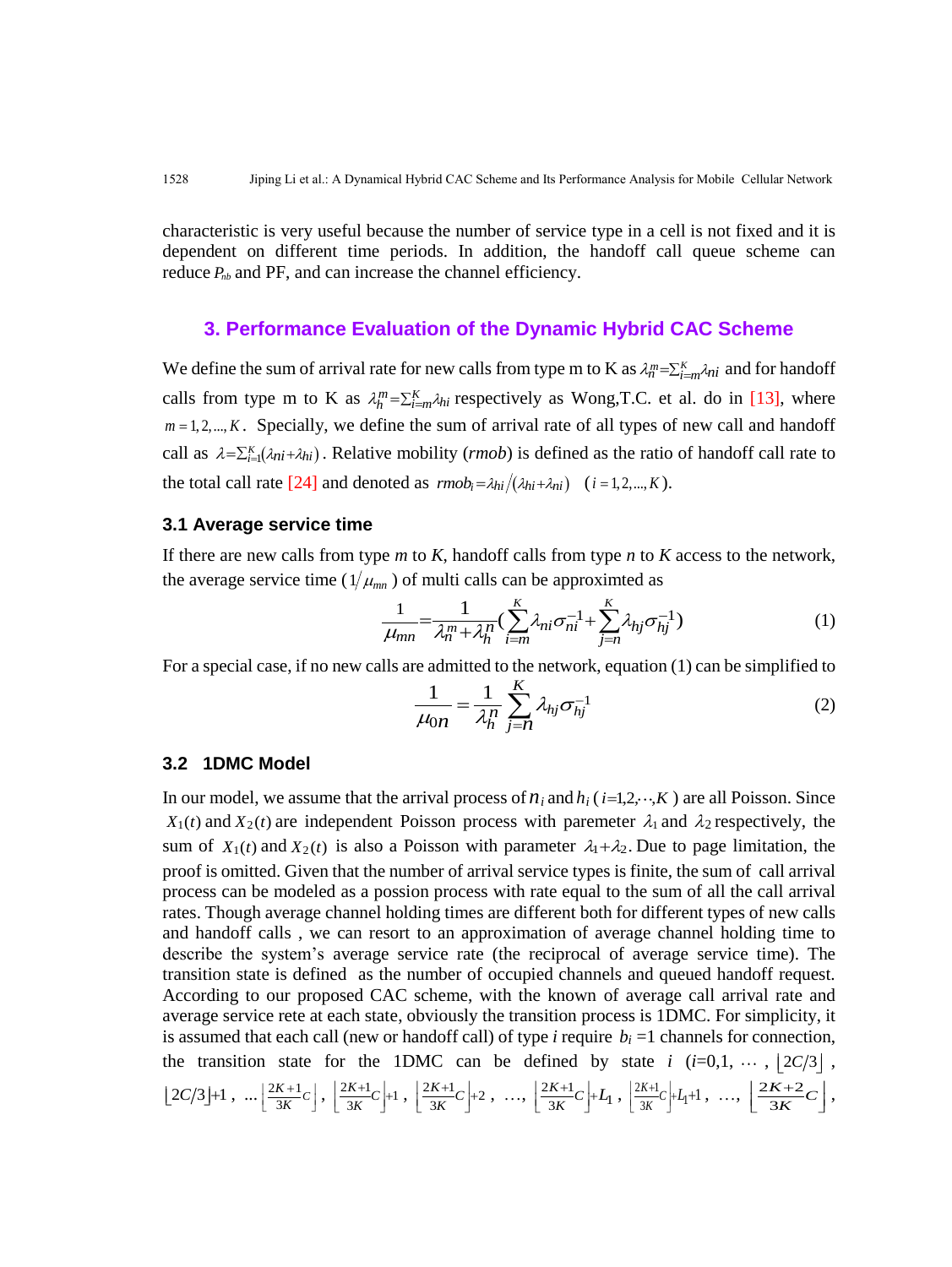$$
\left[ \frac{2K+2}{3K} C \right] + 1, \dots, \left[ \frac{2K+2}{3K} C \right] + L_2, \left[ \frac{2K+2}{3K} C \right] + L_2 + 1, \dots, \left[ \frac{2K+i}{3K} C \right], \left[ \frac{2K+i}{3K} C \right] + 1, \dots, \left[ \frac{2K+i}{3K} C \right] + L_i, \dots,
$$
  
\n*C*, *C*+1,... *C*+*L<sub>K</sub>*), (*L<sub>i</sub> \leq \left[ \frac{2K+i+1}{3K} C \right] - \left[ \frac{2K+i}{3K} C \right]. The state transition diagram is shown in **Fig. 2**.  
\nThe arc with right arrow presents average call arrival rate and the arc with left arrow represents average service rate. Due to the 1DMC modeling for performance analysis, solving a large set*



Form Fig. 2, the steady state probability  $p_i$  ( $i=1, 2, \dots, C+L_K$ ) are determined by the following state balance equations.

$$
iu_{11}p_i = \lambda p_{i-1} \qquad 1 \le i \le \left\lfloor \frac{2C}{3} \right\rfloor \tag{3}
$$

$$
\begin{aligned}\n&\lim_{i \to 1} P_i \xrightarrow{\cdots} \begin{bmatrix} 3 \end{bmatrix} \\
&\left\{ iu_{0m} p_i = \lambda_n^m p_{i-1} \quad X(m) + L_{m-1} + 1 \le i \le Y(m) \quad (4) \\
&\left\{ Y(m)u_{0m} + (i - Y(m))\alpha_m \right\} p_i = \lambda_n^m p_{i-1} \quad Y(m) + 1 \le i \le Y(m) + L_m\n\end{aligned}\n\right\} \tag{4}
$$

where  $X(m) = \left(\frac{2K+m-1}{3K}C\right)$  $\frac{2K+m-1}{3K}C$   $Y(m) = \frac{2K+m}{3K}C$  $=\left[\frac{2K+m}{3K}C\right],$  m=1,2,...,K,  $L_0$  =0, Solve (3) and (4) recursively, the steady state probability can be derived as

$$
p_i = p_0 \left(\frac{\lambda}{\mu_{11}}\right)^i / i! \qquad \text{1 \le i \le \left\lfloor \frac{2C}{3} \right\rfloor} \tag{5}
$$

$$
p_{i} = p_{0} \left(\frac{\lambda}{\mu_{11}}\right)^{i} / i! \qquad 1 \leq i \leq \left\lfloor \frac{2C}{3} \right\rfloor
$$
\n
$$
p_{i} = p_{0} \left(\frac{\lambda}{\mu_{11}}\right)^{i} / i! \qquad 1 \leq i \leq \left\lfloor \frac{2C}{3} \right\rfloor
$$
\n
$$
p_{i} = \begin{cases}\n P_{X(m)+L_{m-1}} \left(\lambda_{n}^{m}\right)^{i-X(m)-L_{m-1}} & X(m)+L_{m-1} < i \leq Y(m) \\
 \prod_{j=1}^{m-1} \left\{ (X(m)+j)u_{0m} + L_{m-1} \alpha_{m-1} \right\} & Y(m) < i \leq Y(m)+L_{m} \\
 \prod_{j=1}^{m-1} \left( Y(m)u_{0m} + j\alpha_{m} \right) & Y(m) < i \leq Y(m)+L_{m}\n \end{cases}
$$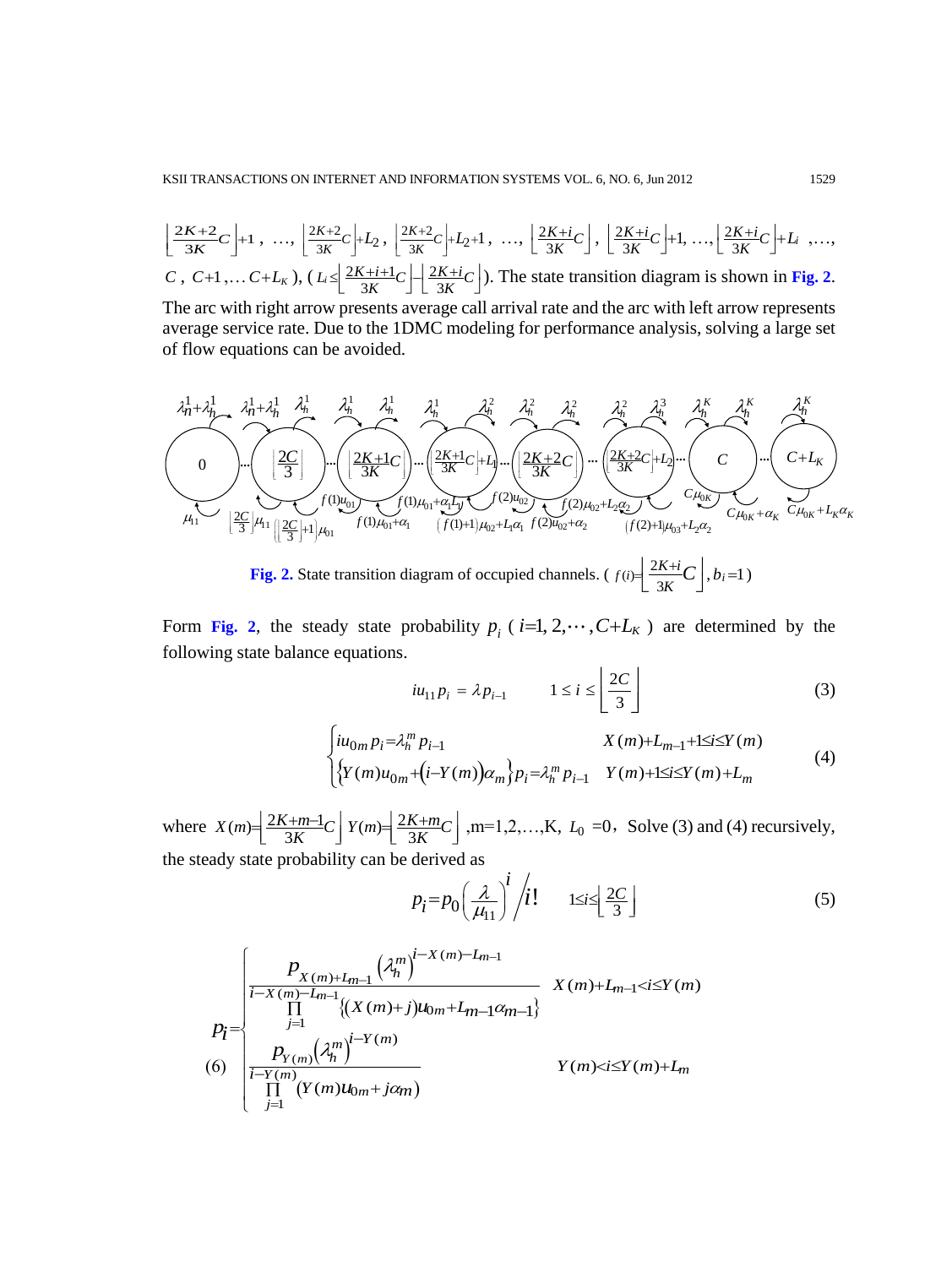where  $X(m) = \frac{2K+m-1}{2K}$  $X(m) = \left[ \frac{2K+m-1}{3K}C \right], Y(m) = \left[ \frac{2K}{K} \right]$  $Y(m) = \left[ \frac{2K+m}{3K} C \right]$ , m=1,2,...K,  $L_0 = 0$ ,  $p_0$  is obtain by normalization.

## **3.3 Performance metrics**

Based on the steady state probability  $p_i$  (*i*=0, 1, 2,  $\cdots$  , C, C+1,  $\cdots$  , C+L<sub>K</sub>) derived from (5) and (6), we can obtain the following performance metrics of the system. The average queue length of  $Q_1, Q_2, ..., Q_K$  are given by

$$
Q_{\kappa} \text{ are given by}
$$
\n
$$
Q_{\ell e n}^{(m)} = \sum_{i=\left[\frac{2K+m}{3K}C\right]}^{\left[\frac{2K+m}{3K}C\right]} \left(i-\left[\frac{2K+m}{3K}C\right]\right) p_i \quad m=1, 2, ..., K
$$
\n(7)

From Fig. 1, if the number of occupied channels is equal to or more than  $\frac{2}{3}$ 3  $|2C|$  $\left[\frac{2C}{3}\right]$ , new calls reguardless of their types will be blocked. So  $p_{nb}$  can be calculated as

$$
p_{nb} = \sum_{j=\left\lfloor \frac{2C}{3} \right\rfloor}^{C+L_K} p_j \tag{8}
$$

The blocking probability for any handoff call with type *m* can be expressed as  $C + L_K$ 

$$
P_{hb}^{(m)} = \sum_{j=\left\lfloor \frac{(2K+m)C}{3K} \right\rfloor + L_m}^{C+L_K} p_j \qquad m=1, 2, ..., K \qquad (9)
$$

For the service type m (*m*=1, 2, … , K), the average arrival rate of handoff call without blocking is  $(1-P_{hb}^{(m)})\lambda_{hm}$ , the mean number of dropped handoff calls in unit time is  $\alpha_m Q_{len}^{(m)}$ , therefore the time out probability, denoted as  $P_{TQ}^{(m)}$ , can be given by

$$
P_{TO}^{(m)} = \frac{\alpha_m Q_{len}^{(m)}}{\left(1 - P_{hb}^{(m)}\right)\lambda_{hm}} \qquad m=1,2,...,K \qquad (10)
$$

PF consists of two parts, the first part is  $P_{hb}$ , the second part is composed of those handoff calls which are not blocked but timeout in the queue. So PF for the handoff call of type *m* can be expressed as

$$
PF^{(m)} = P_{hb}^{(m)} + (1 - P_{hb}^{(m)})P_{TO}^{(m)} \qquad m=1, 2, ..., K
$$
 (11)

Using Little's formula, the average waiting time in the queue for handoff call of type *m*, denoted as  $Q_{wait}^{(m)}$ , can be given as

be given as  
\n
$$
Q_{\text{wait}}^{(m)} = Q_{\text{len}}^{(m)} / (1 - P_{\text{hb}}^{(m)}) \lambda_{\text{hm}}
$$
  $m = 1, 2, ..., K$  (12)

The wireless channel utilization is defined as the ratio of the number of average occupied channels to the total channels.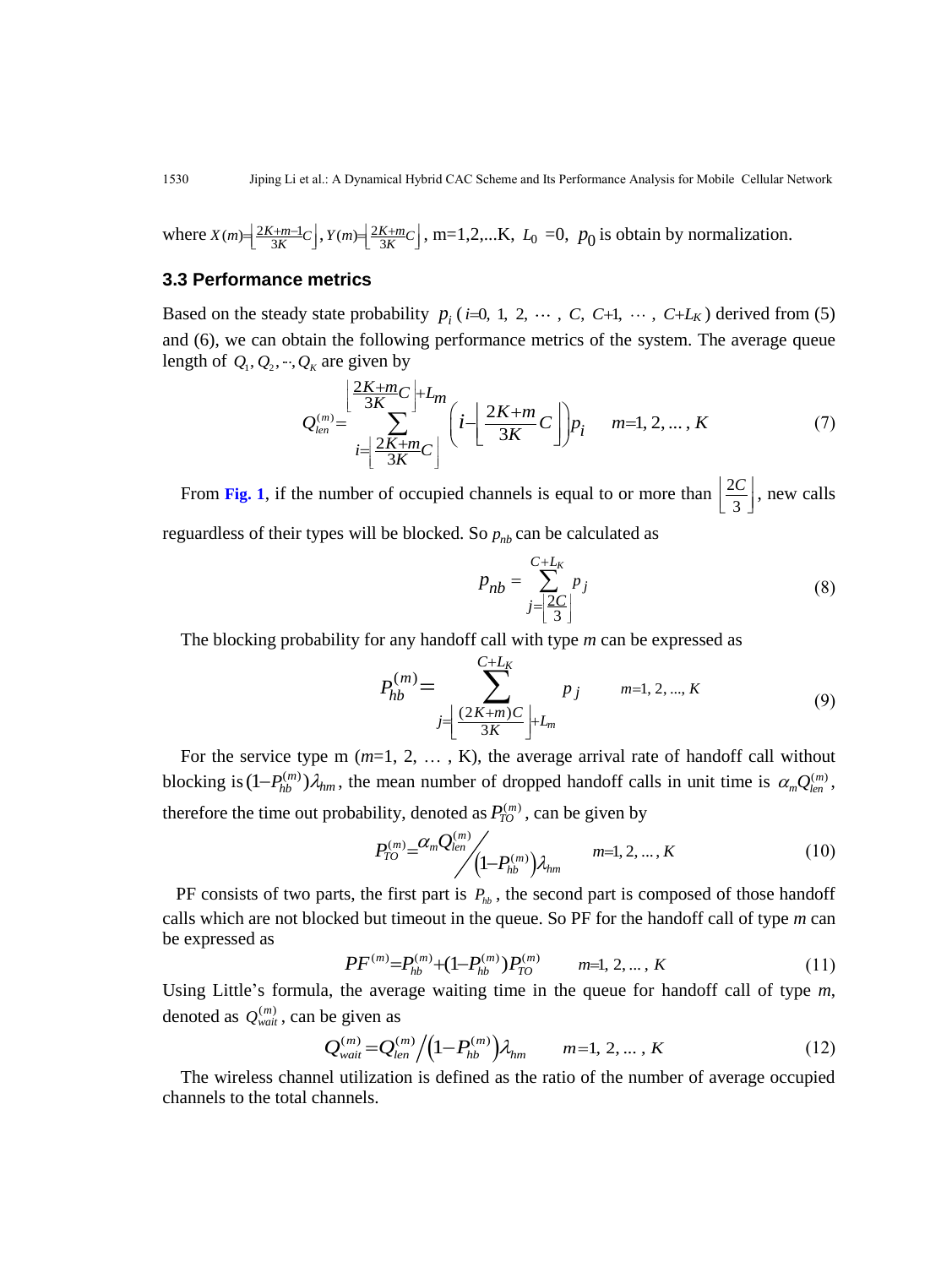KSII TRANSACTIONS ON INTERNET AND INFORMATION SYSTEMS VOL. 6, NO. 6, Jun 2012  
\n
$$
C_{utilization} = \left( \sum_{i=1}^{\lfloor \frac{2C}{3} \rfloor} ip_i + \sum_{m=1}^{K} \left( \sum_{j=\lfloor \frac{2K+m}{3K} \rfloor}^{\lfloor \frac{2K+m}{3K} \rfloor} ip_j + \sum_{j=\lfloor \frac{2K+m}{3K} \rfloor+1}^{\lfloor \frac{2K+m}{3K} \rfloor+L_m} 2 \frac{2K+m}{3K} C \right] p_j \right) / C \quad m=1, 2, ..., K \quad (13)
$$
\nwhere C is the number of total channels in the representative cell

where *C* is the number of total channels in the representative cell.

Offered traffic, denoted as  $\lambda_0$ , represents the sum of arrival rate for all new calls and handoff calls of different types.  $\lambda_o$  can be expressed as

$$
\lambda_O = \sum_{i=1}^{K} \left( \lambda_{ni} + \lambda_{hi} \right) \tag{14}
$$

Total carried traffic, denoted as  $\lambda_c$ , represents the amount of traffic admitted to the cellular

network as opposed to the offered traffic. 
$$
\lambda_c
$$
 can be expressed as  
\n
$$
\lambda_C = \sum_{i=1}^{K} \left( \left( 1 - PF^{(i)} \right) \lambda_{hi} + \left( 1 - P_{nb} \right) \lambda_{ni} \right)
$$
\n(15)

The offered traffic utilization, denoted as Tuti, is the ratio of  $\lambda_c$  to  $\lambda_o$ . Tuti can be expressed as

$$
Tuti = \frac{\lambda_c}{\lambda_o} \tag{16}
$$

The designed goal of handoff scheme should minimize the Grade of Service (GoS) cost function. GoS for *K* types of service can be defined as

$$
GoS = P_{nb} + r \sum_{i=1}^{K} \frac{\lambda_{hi}}{\lambda_h^1} PF^{(i)}
$$
\n<sup>(17)</sup>

where  $\lambda_h^1 = \sum_{i=1}^K \lambda_{hi}$ , *r* is the penalty factor used to reflect the effect of the handoff dropping over the new call blocking in the GoS cost function. A penalty of 5 to 20 times is commonly recommended in [25]. From the service provider's perspective, it's better to increase the channel utilization. However, from the user's point of view, it's better to minimize the GoS cost function. So in order to make a fair balance between providers' and users' satisfaction, we define the system performance as

$$
Perf_{system} = \frac{C_{utilization}}{GoS} \tag{18}
$$

where  $C_{\text{utilization}}$  and  $GoS$  are defined in (13),(17).

## **3.4 Comparison of computing complexity**

From subsection 3.2, 1DMC is used to model our CAC scheme. If we use a MDMC to model our CAC scheme, the computing complexity is huge. In the following subsection, we compare the computing complexity between the 1DMC modeling and MDMC modeling. For MDMC, the transition diagram can be represented in a 2K-dimensional Markov chain, where each transition state is denoted in a 2K-dimensional vector  $(N_1, N_2, ..., N_K, H_1, H_2, ..., H_K)$ . Here  $N_i$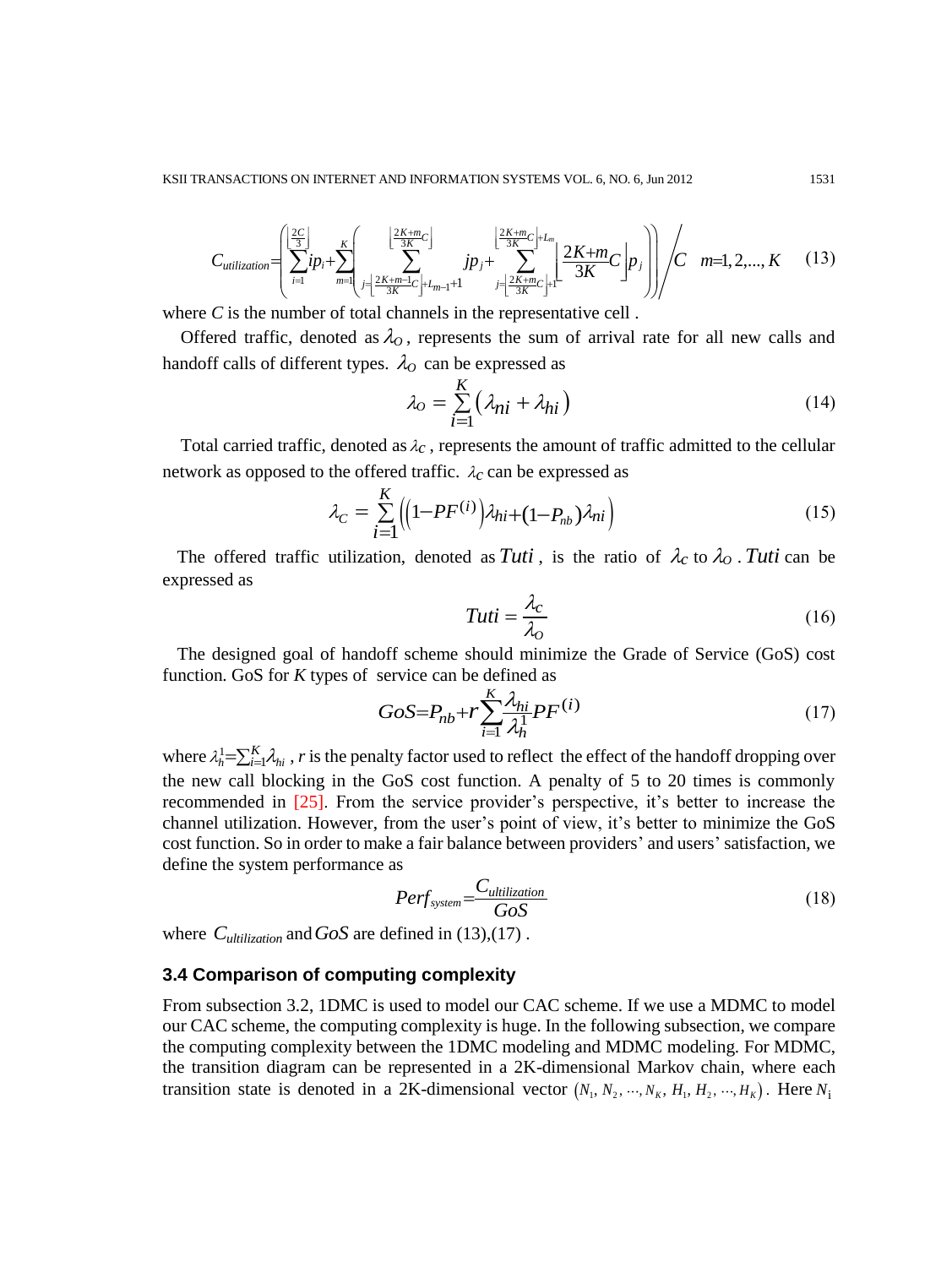and  $H_i$  are nonnegative integers and represent the number of channels occupied by  $n_i$  and  $h_i$  (*i* = 1, 2, ..., *K*) respectively. For convenience of expression, we define  $\binom{n}{k}$  $\binom{n}{k}$  as follows

$$
\binom{n}{k} = \begin{cases}\n\frac{n!}{k!(n-k)!} & 0 \le k \le n \\
0 & n < 0 \text{ or } k < 0 \text{ or } n < k\n\end{cases}
$$
\n(19)

When using MDMC, the buffered handoff in the queue is neglected since the queue size for handoff call is finite. Each element  $N_i$  and  $H_i$  ( $i = 1, 2, ..., K$ ) in the transition state vector  $(N_1, N_2, \dots, N_K, H_1 \mid H_2, \dots, H_K)$  should satify a set of inequalities simultaneously as following. *k*) should satify a set of inequalities simulta<br> $N_1 + N_2 + ... + N_K + H_1 + H_2 + ... + H_K \leq C$ 

$$
V_1 + N_2 + \dots + N_K + H_1 + H_2 + \dots + H_K \leq C
$$
  
\n
$$
0 \leq N_1 \leq \left\lfloor \frac{2}{3}C \right\rfloor
$$
  
\n
$$
0 \leq N_2 \leq \left\lfloor \frac{2}{3}C \right\rfloor
$$
  
\n
$$
0 \leq N_K \leq \left\lfloor \frac{2}{3}C \right\rfloor
$$
  
\n
$$
0 \leq H_1 \leq \left\lfloor \frac{2K+1}{3K}C \right\rfloor
$$
  
\n
$$
0 \leq H_2 \leq \left\lfloor \frac{2K+2}{3K}C \right\rfloor
$$
  
\n
$$
\vdots
$$
  
\n
$$
0 \leq H_K \leq \left\lfloor \frac{2K+K}{3K}C \right\rfloor
$$
  
\n(20)

The solution for state-space cardinality can be transfered to find all the possible solutions of inequality set (20). The solution for inequality set (20) can be partitioned into C+1 problems depicted as  $N_1 + N_2 + \cdots + N_K + H_1 + H_2 + \cdots + H_K \le m$ ,  $(m=0,1,2,\dots,C)$  with constraints  $0 \le N_i \le \left[\frac{2}{3}\right]$  $0 \leq N_i \leq \left\lfloor \frac{2}{3}c \right\rfloor$ , 2 principle [26]. The solution for each of the *C*+1 problem can be expressed as

$$
0 \le H_i \le \left[\frac{2K+i}{3K}C\right], \text{ where } i=1,2,\dots K \text{ .In order to solve the } C+1 \text{ problems, we resort to the inclusion}
$$
\n
$$
\text{principle } [26]. \text{ The solution for each of the } C+1 \text{ problem can be expressed as}
$$
\n
$$
N_S(m) = \left(\frac{2K+(C-m)}{C-m}\right) - K \left(\frac{2K+(C-m)}{C-m} - \left[\frac{2}{3}C\right] - 1\right) - K \left(\frac{2K+(C-m)}{C-m} - \left[\frac{2K+j}{3K}C - 1\right] - 1\right) \left(\frac{2K+j}{C-m} - \left[\frac{2K+j}{3K}C\right] - 1\right) \tag{21}
$$

where  $m=0,1,2,\dots$  C. Thus the state-space cardinality  $N_{s\_MDMC}$  can be expressed as

here 
$$
m=0,1,2,\dots C
$$
. Thus the state-space cardinality  $N_{s\_MDMC}$  can be expressed as  
\n
$$
N_{s\_MDMC} = \sum_{m=0}^{C} N_s(m) = \sum_{m=0}^{C} \left( \frac{2K + (C-m) - 1}{C-m} \right) - K \left( \frac{2K + (C-m) - 1}{C-m} \right) - K \left( \frac{2K + (C-m) - 1}{C-m} \right) - K \left( \frac{2K + (C-m) - 1}{C-m} \right) - K \left( \frac{2K + (C-m) - 1}{C-m} \right) - K \left( \frac{2K + (C-m) - 1}{C-m} \right) - K \left( \frac{2K + (C-m) - 1}{C-m} \right) - K \left( \frac{2K + (C-m) - 1}{C-m} \right) - K \left( \frac{2K + (C-m) - 1}{C-m} \right) - K \left( \frac{2K + (C-m) - 1}{C-m} \right) - K \left( \frac{2K + (C-m) - 1}{C-m} \right) - K \left( \frac{2K + (C-m) - 1}{C-m} \right) - K \left( \frac{2K + (C-m) - 1}{C-m} \right) - K \left( \frac{2K + (C-m) - 1}{C-m} \right) - K \left( \frac{2K + (C-m) - 1}{C-m} \right) - K \left( \frac{2K + (C-m) - 1}{C-m} \right) - K \left( \frac{2K + (C-m) - 1}{C-m} \right) - K \left( \frac{2K + (C-m) - 1}{C-m} \right) - K \left( \frac{2K + (C-m) - 1}{C-m} \right) - K \left( \frac{2K + (C-m) - 1}{C-m} \right) - K \left( \frac{2K + (C-m) - 1}{C-m} \right) - K \left( \frac{2K + (C-m) - 1}{C-m} \right) - K \left( \frac{2K + (C-m) - 1}{C-m} \right) - K \left( \frac{2K + (C-m) - 1}{C-m} \right) \left( \frac{2K + (C-m) - 1}{C-m} \right) \tag{22}
$$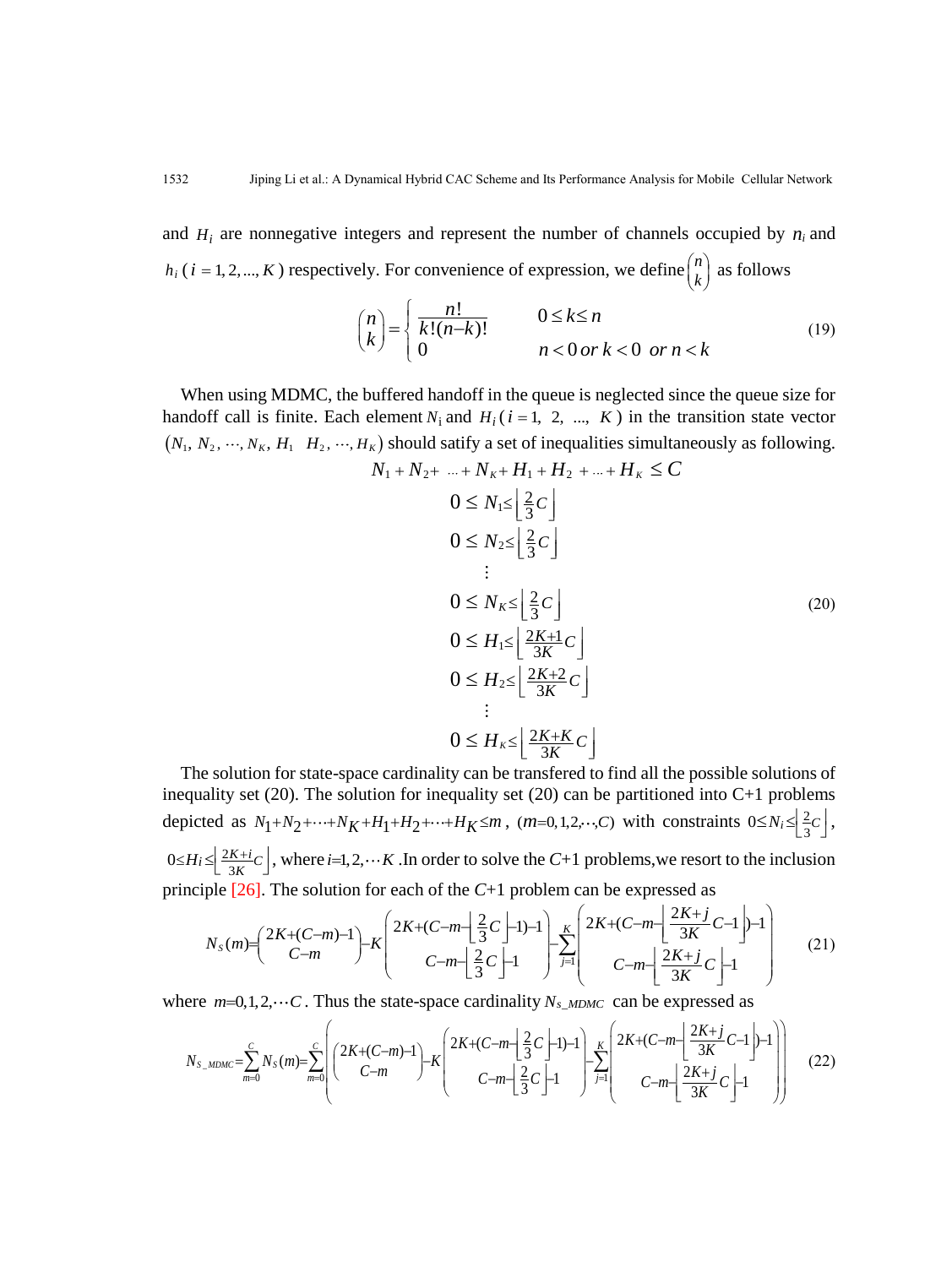Equation (22) indicates that the state-space cardinality of MDMC is related to both the number of total channel *C* and the number of total servie type *K*. For visual expression, state-space cardinality of MDMC related to *K* and *C* is plotted in **Fig. 3**.



**Fig. 3.** The state-space cardinality of MDMC versus the number of service types K.

It is indicated that the state-space cardinality increases exponentially with *K* under given number of total channels in a cell. Besides, when *K* is fixed, the state-space cardinality also inceases exponentially with C. That means that it is hard to illustrate all the balance transition states and that it is rather impractical to write all the balance equations since the state-space cardinality of a MDMC is huge. However, in 1DMC model, the state-space cardinality is very simple and can be expressed as

$$
N_{S\_IDMC} = C + L_K + 1 \tag{23}
$$

From (23), we can know that the state-sapce cardinality of 1DMC is only determined by *C* and queue capacity  $L_K$  for handoff call with the highest priority. Since the total available channels in the reference cell and queue capacity  $L<sub>K</sub>$  are finite, the state-space cardinality of 1DMC model is limited to acceptable number. This makes the performance analysis of CAC scheme become more simple and tractable.

From (22) and (23), we can conclude that 1DMC modeling for cutoff priority based CAC scheme with multi cutoff thresholds is much more simpler than MDMC modeling when carrying out performance analysis. This is because the computing complexity of MDMC increase exponentially with the number of service type  $K$  and total channels  $C$  in a cell, however, the computing complexity of 1DMC increase linearly with *C*.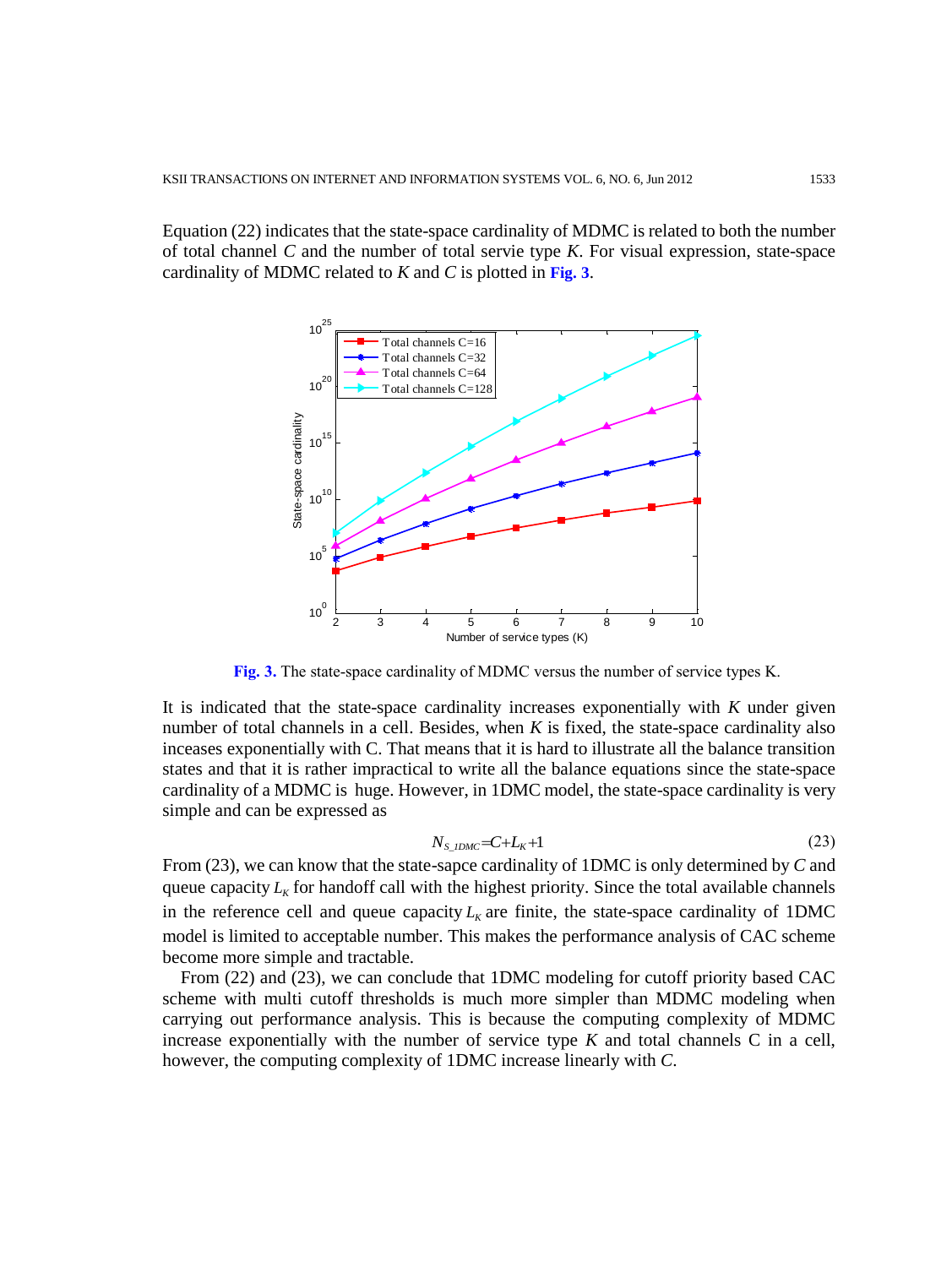#### **4. Numerical Results**

In this section, we firstly validate the analytical performance metrics for  $P_{nb}$  and  $PF^{(m)}$  through simulations, and then investigate the effect of relative mobility, traffic load and queue capacity on the system performance. Lastly, we compare the performance of our CAC scheme with that of existing CAC scheme in [7] in terms of new call blocking probability, forced termination probability of handoff call and channel utilization respectively. Though our CAC scheme can support any number of service type, for illustrating explicitly, we assume that there are four types of service application in the representative cell, i.e., *K*=4 and calls with different type have the same mean call arrival rate (including new and handoff call). We mark the four types of services as 1, 2, 3 and 4 with an increasing priority order. The main parameters are assumed according to [27] and are shown in **Table 1** for analysis.

| Call Types                             | <b>Call Holding</b><br><b>Time</b> $\mu_{ni}^{-1} / \mu_{hi}^{-1}$<br>(sec) | <b>Cell Residence</b><br>Time $\eta^{-1}$ (sec) | <b>Oueue</b><br>Capacity<br>$L_i$ (calls) | <b>Dwell Time</b><br>$\alpha_i^{-1}$ (sec) | <b>Total</b><br><b>Channels</b><br>per Cell $C$ |
|----------------------------------------|-----------------------------------------------------------------------------|-------------------------------------------------|-------------------------------------------|--------------------------------------------|-------------------------------------------------|
| New call $n_i$<br>$(i=1, 2, 3, 4)$     | [180 150 120 90]                                                            | [180180180180]                                  |                                           |                                            | 64                                              |
| Handoff call $h_i$<br>$(i=1, 2, 3, 4)$ | [180 150 120 90]                                                            | [180180180180]                                  | [4 4 4 4]                                 | [40, 30, 20, 10]                           |                                                 |

**Table 1.** System parameters

**Fig.** 4, Fig. 5 and Fig. 6 present respectively  $P_{nb}$  and PF in terms of analysis and simulation results versus traffic load under different *rmob* . As shown in **Fig. 4**, **Fig. 5** and **Fig. 6**, the simulation results of  $P_{nb}$  and PF match closely with their corresponding analytic results with *rmob* equal to 0.2, 0.5 and 0.8 respectively. In addition, the higher priority the handoff call is, the smaller PF it has. This can well satisfy the QoS requirements in terms of PF for different handoff calls. That is to say, the handoff call with a high priority can preferentially occupy the idle channels. Fig. 7 shows that the impact of combined queue for handoff calls on  $P_{nb}$  under different *rmob*. It is indicated that the impact of queue capacity on  $P_{nb}$  can be neglected when

*rmob* is small and moderate. Even with large *rmob*, the impact of queue capacity on the increase of  $P_{nb}$  is slight. The reason for the slight increase of  $P_{nb}$  is because of the decrease of PF due to the queue employing for handoff calls. With the decrease of PF, more handoff calls are accepted. Since handoff call has higher priority over new call, which is realized through cutoff thresholds of occupied channels, new calls will have less opportunity to occupy idle

channels when competing with handoff calls. This leads to the increase of *Pnb* due to

insufficient channels allocated to the new calls. **Fig. 8** presents the impact of queues for handoff calls on PF with a large *rmob* equal to 0.8. As can be seen from Fig.8, PF of all service types are reduced greatly with the use of queues for handoff calls. We must point out that the decrease of PF is at the expense of slight increase of *Pnb* .The reason for the decrease of PF is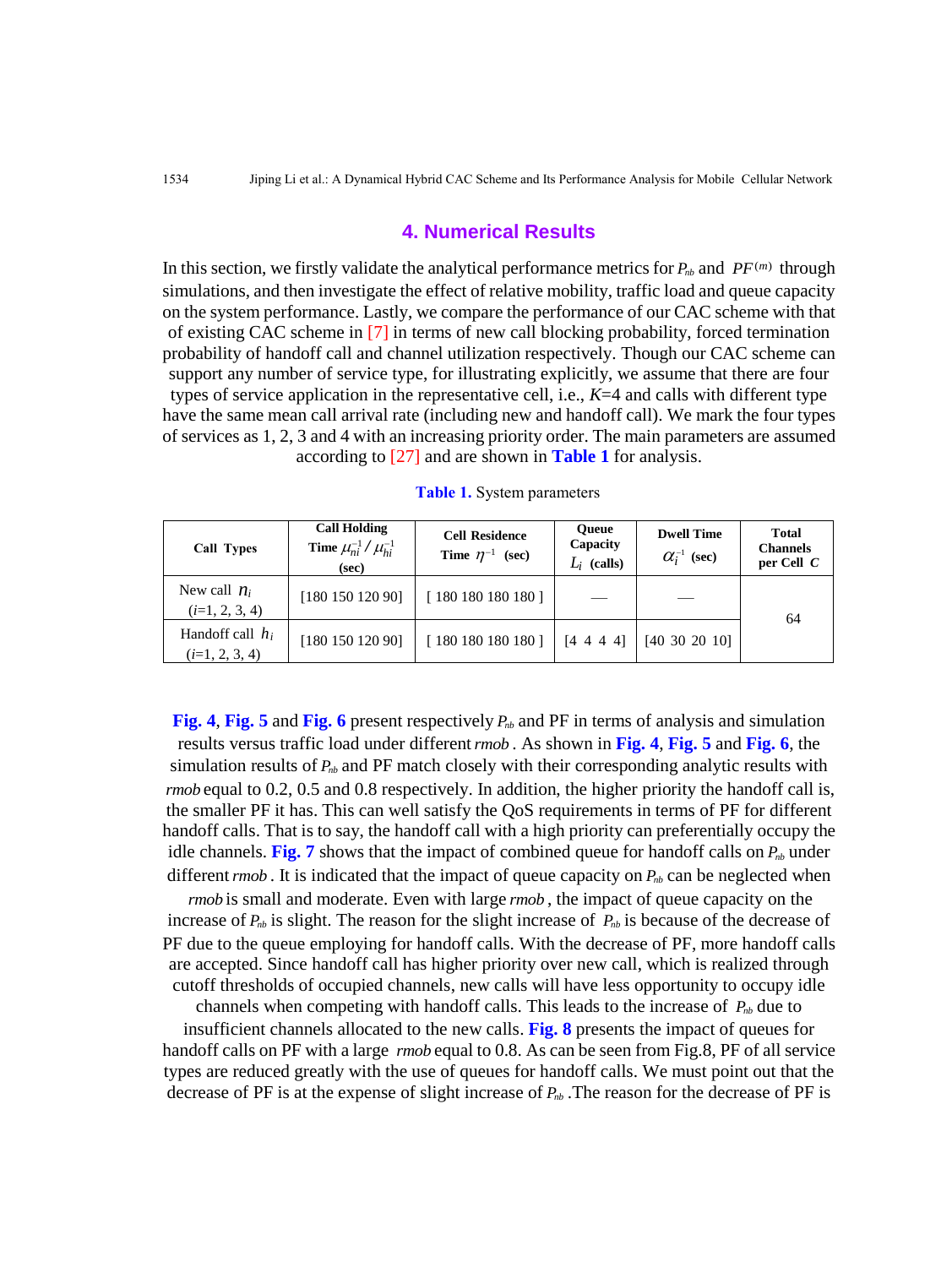due to the decrease of handoff call blocking probability with the queue for handoff calls. **Fig. 9** shows that the channel utilization can be improved with the queue for handoff calls. In addition, under a relatively larger *rmob* , the system's channel utilization can be improved much more. The reason for this can be explained as following. In a scenario with a larger *rmob* , more handoff calls will arrive in unit time. If queues are provided for handoff calls, they can wait in the queue for idle channels to continue their services. This will result in a smaller value of PF than that with no queue for handoff calls. Though there is slight increase in  $P_{nb}$ , the decrease of PF is more sharply, which will improve the system's channel utilization. In a scenario with small *rmob* , for a new call of certain type, as long as the number of occupied channels (by new call and handoff call) reaches its cutoff threshold, the new call will be blocked though there are idle channels which are reserved for handoff calls. This means that in a scenario with small *rmob* , the queue scheme shows minor contribution to the improvement of channel utilization. As shown in **Fig. 10**, all curves can be grouped into three sets according to different *rmob* . For each group, the channel utilization increases with the traffic load, and with a fixed traffic load the channel utilization increases with the number of service type *K*. Moreover, with the increase of *rmob* , the channel utilization gap due to different number of service type *K* decreases gradually. This means that channel utilization can be improved when the system serves more types of call, especially in relative low *rmob* scenario. **Fig. 11** shows that the system offered traffic utilization decreases with the traffic load. The reason for the decrease of offered traffic utilization is that the *Pnb* and PF increase with the traffic load and this results in the decrease of carried traffic. In addition, in a scenario with larger *rmob* , offered traffic utilization can be improved much more with the employing of queue scheme for handoff calls. However, this advantage is not prominent in a scenario with small *rmob* . The reason for this is the same as that for the increase of channel utilization with queue handoff scheme. **Fig. 12** shows the impact of queue capacity on system performance under different *rmob* . As shown in **Fig. 12**, firstly, system performance decreases with the increase of the traffic load. Secondly, under the same traffic load, the system performance decreases with the increase of *rmob*. Lastly, for a fixed *rmob* and a given traffic load, the system performance increases with the employing of queue for handoff calls.

Since Mahmoud ASH's scheme in [7] only support two types of services, we assume that there are two types of services in each cell. For the fairness of comparison, the following assumptions are made. The number of channels *C* in each cell is 50. The mean cell residency time is 3 minutes, and the mean call holding time is also 3 minutes. The mean timeout for voice and data handoff calls are 10 and 15 seconds respectively. The voice and data calls (including new calls and handoff calls) have the same contribution to the offered load. New call and handoff call have the same  $\text{rm} b=1/3$ , i.e.,  $\lambda_{hi} = 0.5 \lambda_{ni}$  (i=1,2). The guard channels are set at  $G1 = 17$  and  $G2 = C$ , i.e., the threshold for new call is  $M = C - G1 = 33$ , queue capacity for voice handoff call  $Q1=5$ , queue capacity for data handoff call is  $Q2=0$  and sub rating channels *S*=10 for Mahmoud ASH's scheme in [7]. For our scheme, the queue capacities for data and voice handoff calls are  $L_1 = 5$  and  $L_2 = 5$  respectively.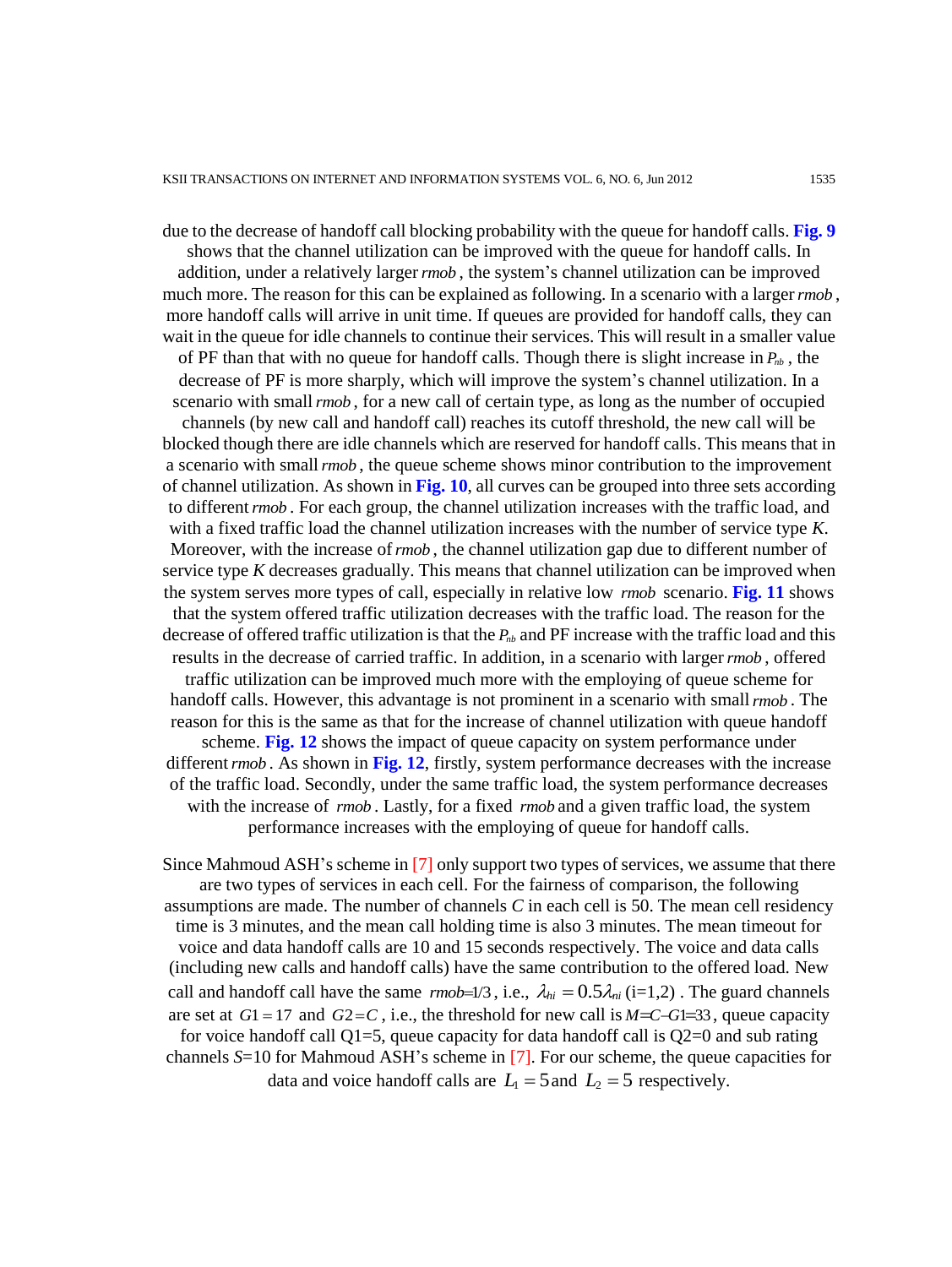**Fig. 13**, **Fig. 14** and **Fig. 15** show the comparison of CAC performance in terms of new call blocking probability, forced termination probability for handoff calls and channel utilization between our scheme and Mahmoud ASH's scheme. As shown in **Fig. 13**, our scheme has smaller new call blocking probability than Mahmoud ASH's scheme when the offered load is below 195 Erlang. As shown in **Fig. 14**, the forced termination probability of voice handoff call (PF-voice) of our scheme is smaller than that of Mahmoud ASH's scheme when the offered load is beyond 150 Erlang. The forced termination probability of data handoff call (PF-data) of our scheme is less than that of Mahmoud ASH's scheme when the offered load is below 255 Erlang, however is larger than that of Mahmoud ASH's scheme when the offered load is beyond 255 Erlang. The reason for this can be explained as following. In our scheme, the data call has the cutoff threshold  $\lfloor (2K+1)C/3K \rfloor = 41$  channels when the number of service type  $K = 2$ . However, for Mahmoud ASH's scheme, the cutoff threshold for data handoff is *C*=50. This means that our scheme gives high priority to voice handoff calls by restricting the admission of data calls, which results in larger value of PF-data when the offered load is high. Fig.15 shows that channel utilization of our scheme is higher than that of Mahmoud ASH's scheme when the offered load is below 120 Erlang, but this advantage disappears when the offered load is beyond 120 Erlang. The reason for this is the increased value of PF-data in our scheme when the offered load is heavy.

## **5. Conclusion**

In this paper, a dynamic hybrid CAC scheme with integrated cutoff priority and handoff queue was proposed, and some useful analytical performance metrics were derived. Detailed analysis indicates that the proposed 1DMC model greatly reduces the computing complexity of performance analysis comparing with MDMC model. Extensive simulations show that the derived analytic performance metrics in terms of  $P_{nb}$  and PF match closely with the simulation results. Different from other CAC schemes with fixed cutoff thresholds, the cutoff thresholds in our CAC scheme are dynamically adjusted according to the number of service types and the service priority index. Numerical analysis shows that the employing of dynamical cutoff thresholds can improve channel utilization with the increase of the number of service types, especially in a small *rmob* scenario. Besides, the incorporated queue scheme can further enhance the system performance metrics such as reducing PF of handoff calls, increasing offered traffic utilization, improving channel utilization and upgrading system performance. Compared with the conventional CAC schemes, our CAC scheme has no limitation on the number of service types and can be used in mobile cellular network with different multiple access techniques such as TDMA, FDMA, CDMA and OFDMA. Numerical results show that our CAC scheme performs better than Mahmoud ASH's scheme to some extend. For further research, we will focus on adaptive cutoff priority threshold design according to not only the number of service types but also the traffic characters in terms of traffic load to improve the channel utilization of the mobile cellular network. In addition, the problem that different types of calls require different bandwidth will also be discussed in our further research.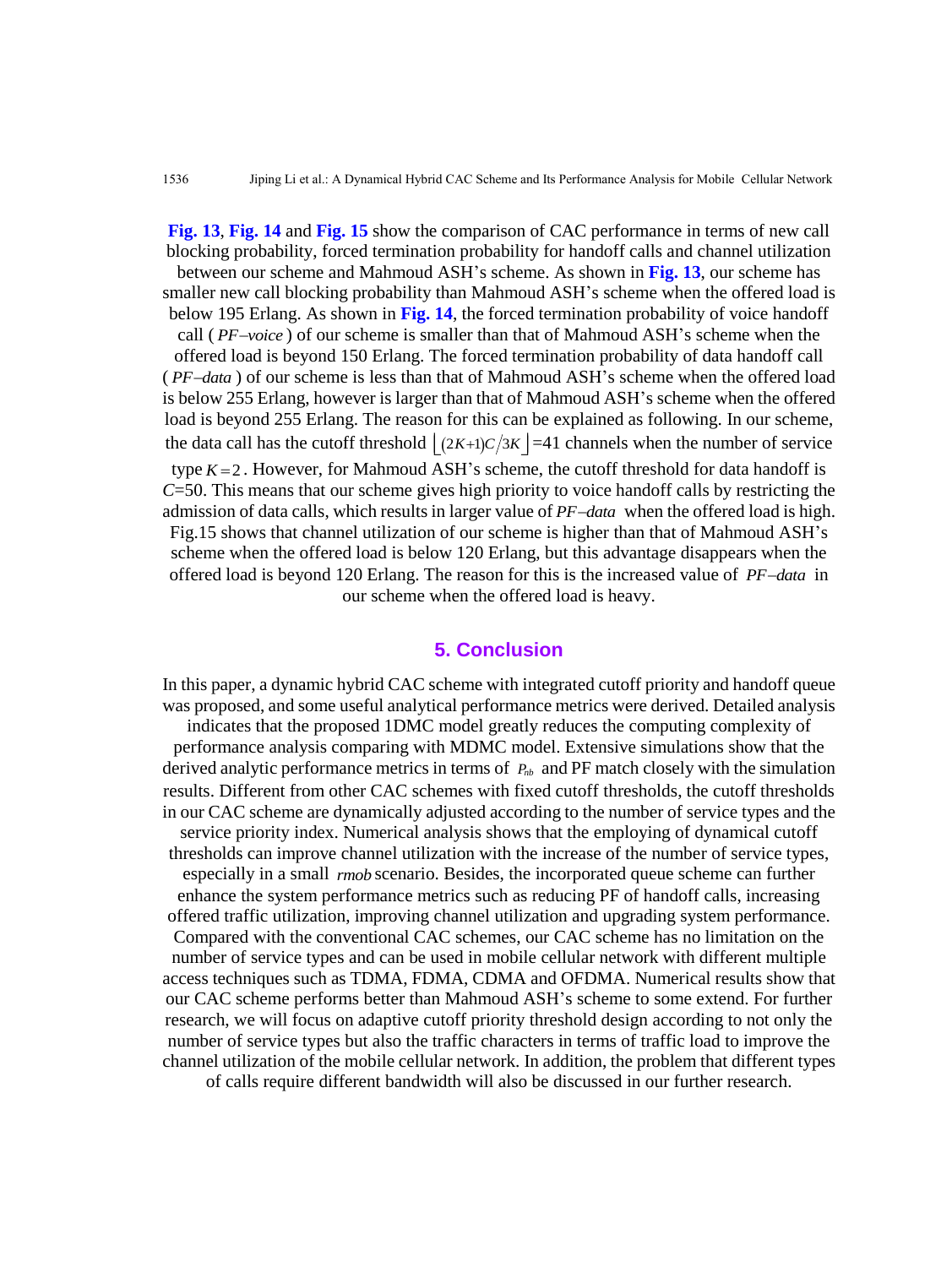

**Fig. 4.**  $P_{nb}$  and PF versus the traffic load  $\lambda$  when  $\text{rm} o b = 0.2$ .



**Fig. 5.**  $P_{nb}$  and PF versus the traffic load  $\lambda$  when  $\text{rm} o\text{b} = 0.5$ .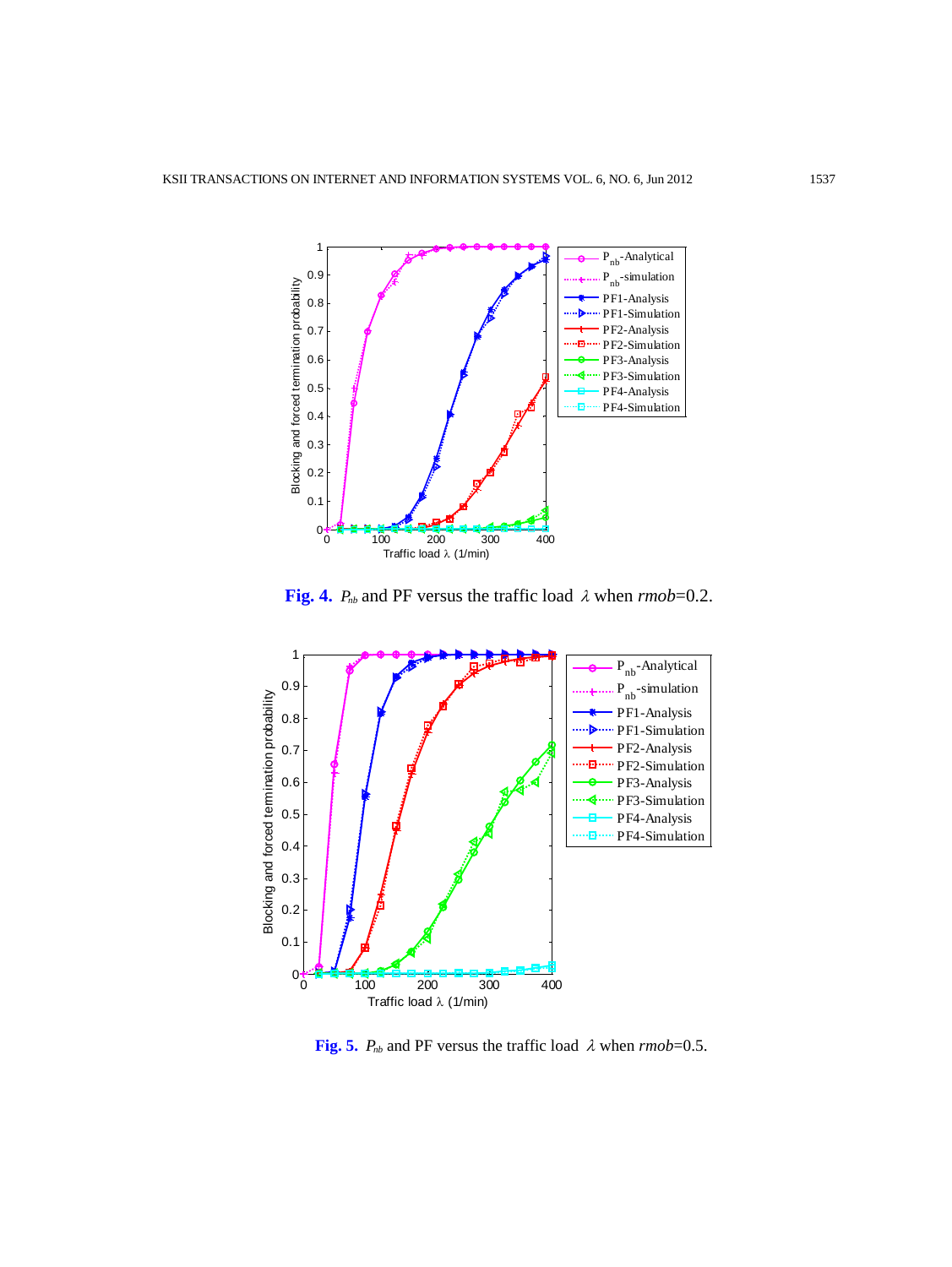

**Fig. 6.**  $P_{nb}$  and PF versus the traffic load  $\lambda$  when  $\text{rm} o\text{b}$ =0.8.



**Fig.** 7. The impact of queue capacity on  $P_{nb}$  under different *rmob*.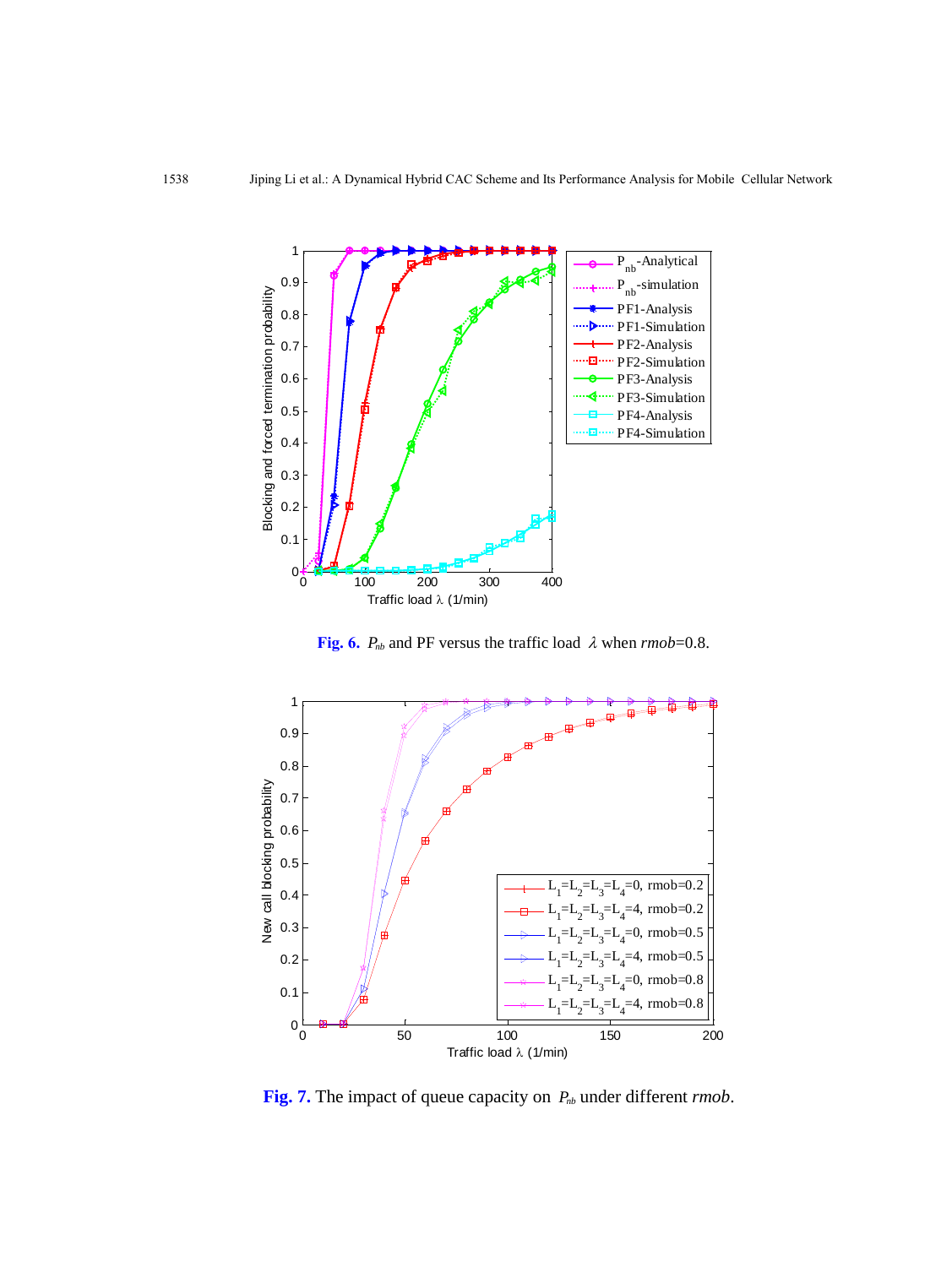

**Fig. 8.** The impact of queue capacity on PF when *rmob*=0.8.



**Fig. 9.** The impact of queue capacity on channel utilization under different *rmob.*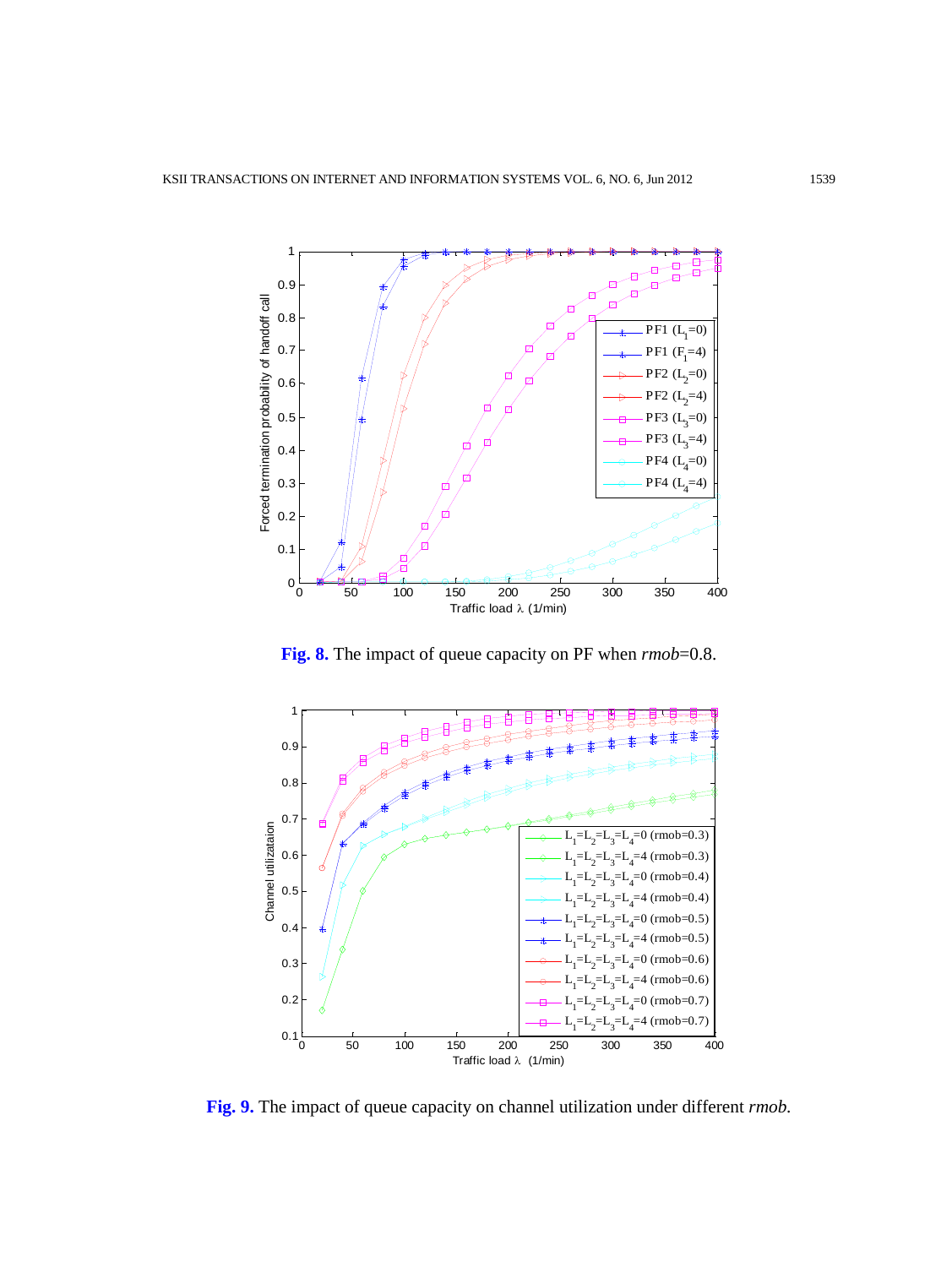

**Fig. 10.** The impact of the number of service type *K* on channel utilization under different *rmob.*(*C*=128)



**Fig.11.** The impact of queue capacity on offered traffic utilization under different *rmob*.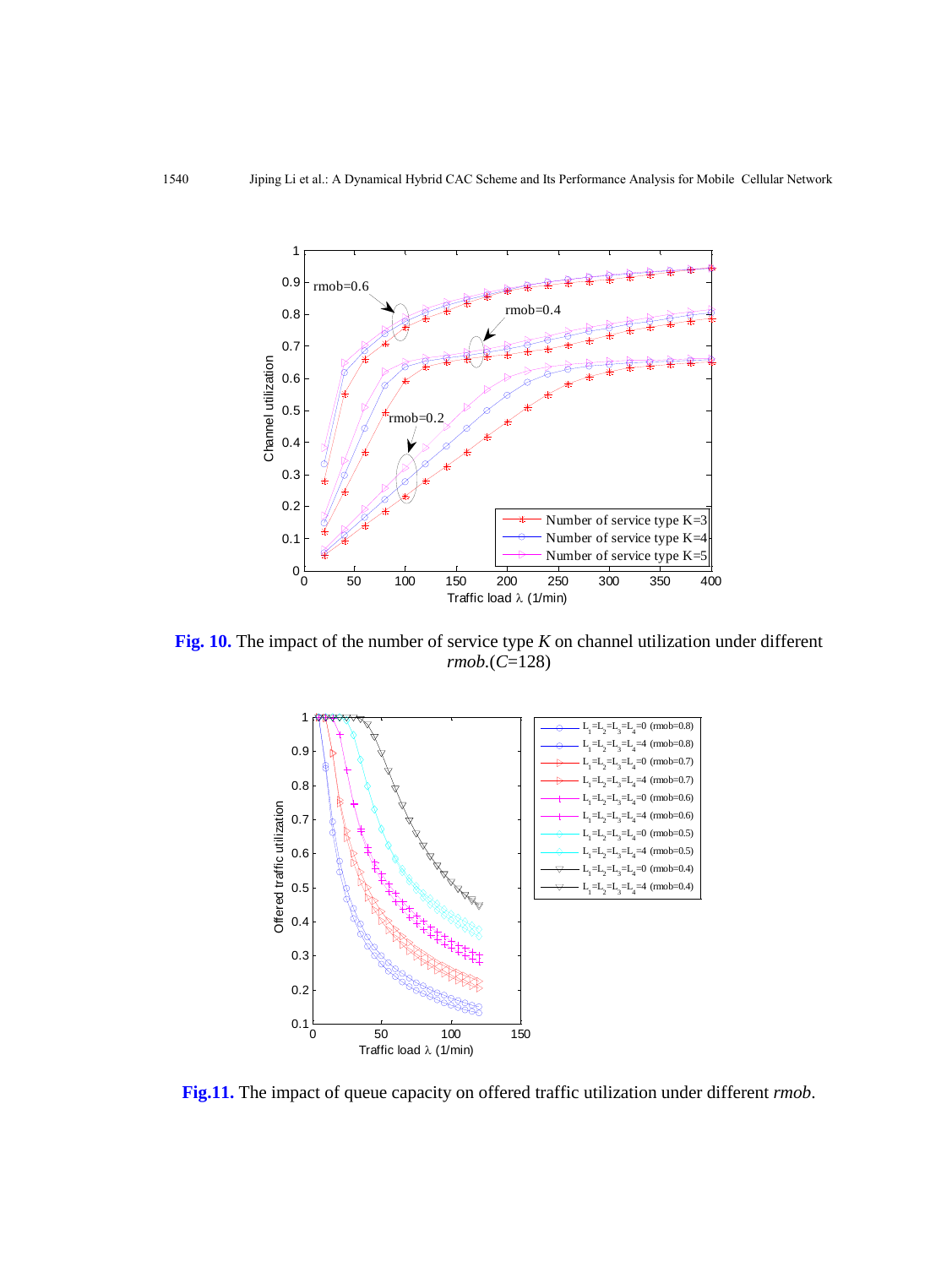

**Fig. 12.** The impact of queue capacity on system performance under different *rmob* (*r*=10).



**Fig. 13.** New call blocking probability ( *Pnb* ) versus offered load (Erlang).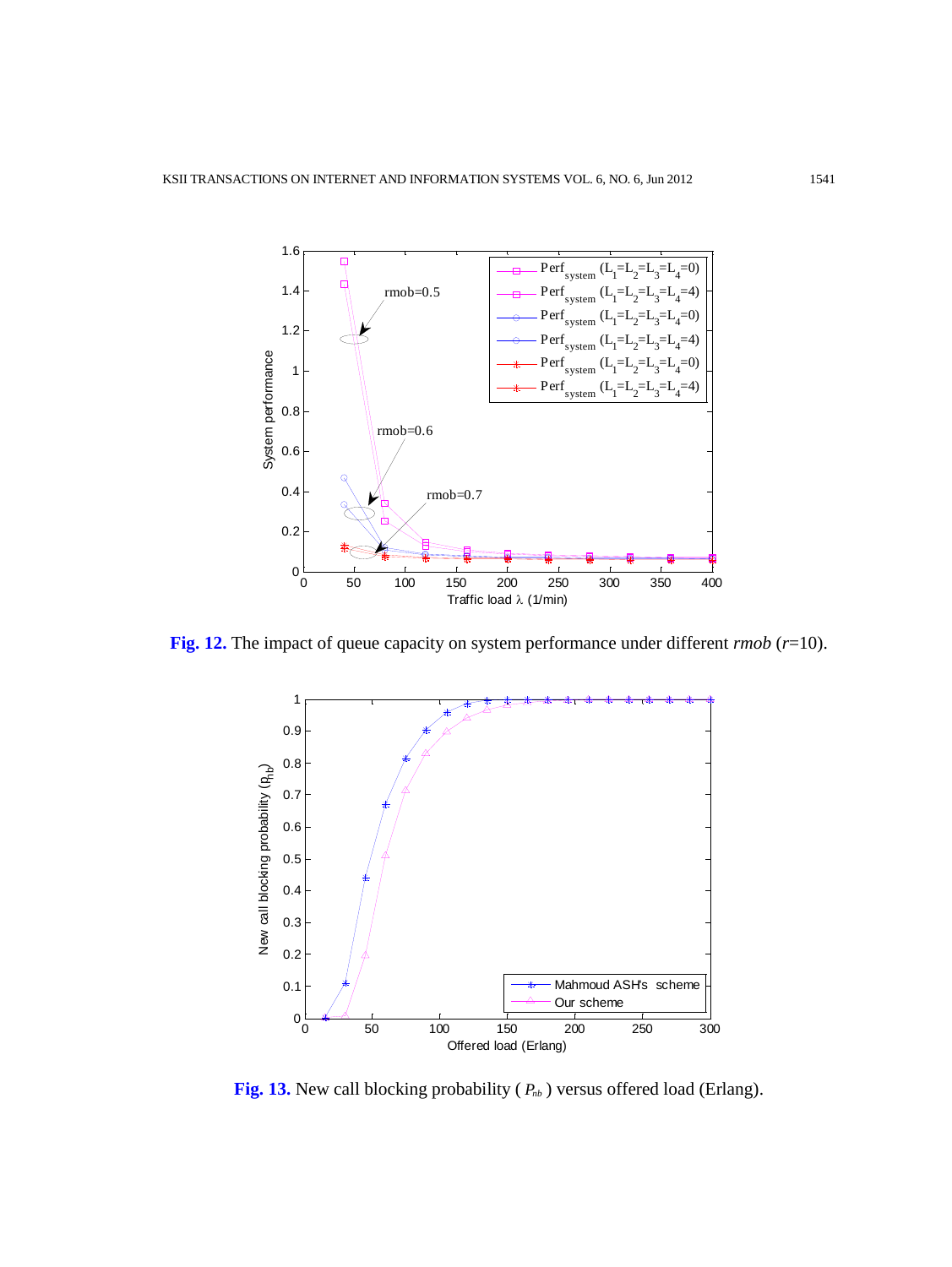

**Fig. 14.** Forced termination probability (PF) versus offered load (Erlang).



**Fig. 15.** Channel utilization versus offered load (Erlang).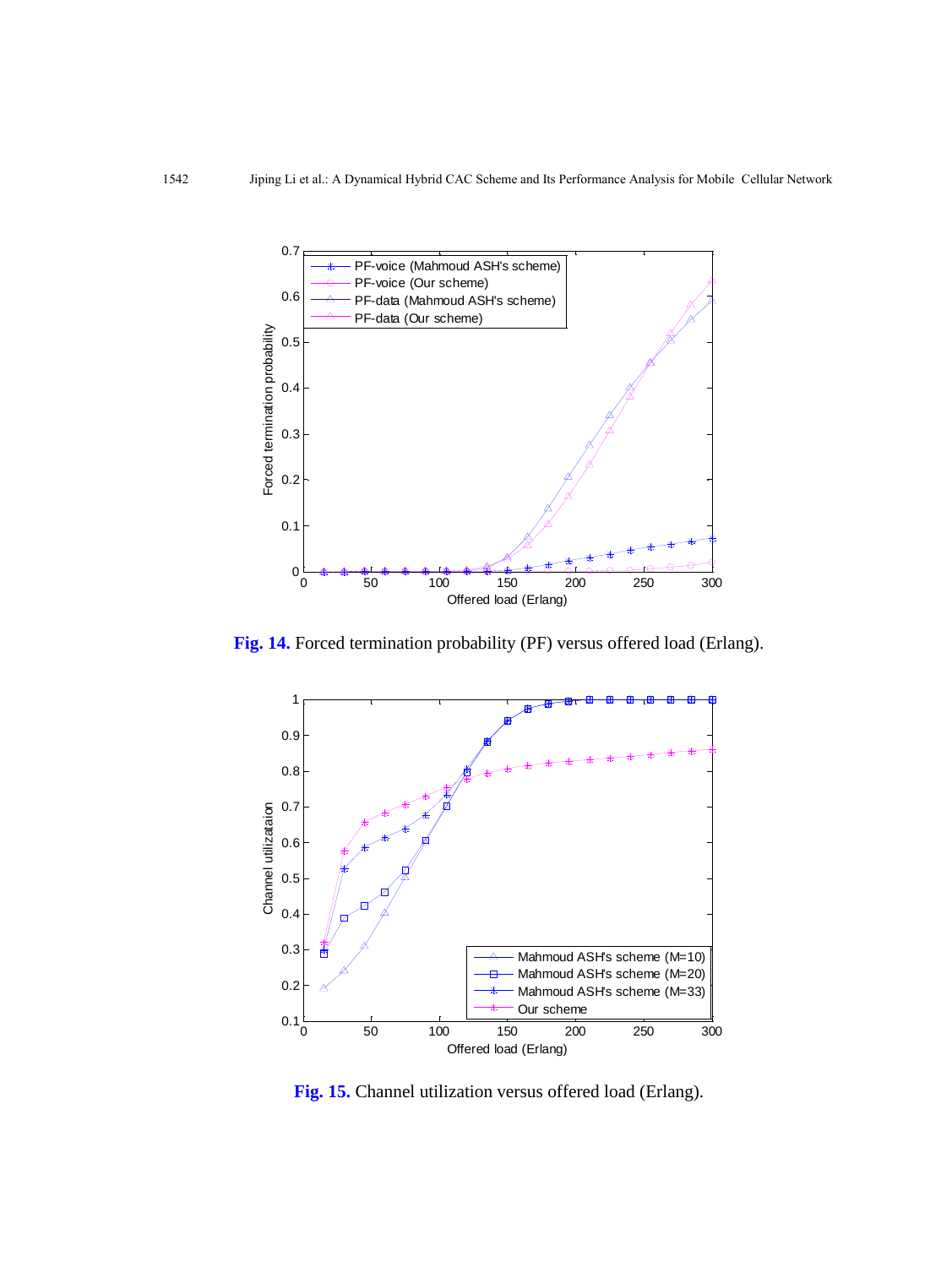#### **References**

- [1] Leong, C. W, Weihua Zhuang and Yu Cheng; Lei Wang, "Optimal resource allocation and adaptive call admission control for voice/data integrated cellular networks". *IEEE trans. on Vehi. Tech*., vol.55, pp.654 - 669, Mar.2006. [Article \(CrossRef Link\)](http://dx.doi.org/DOI:10.1109/TVT.2005.858186)
- [2] Far. L. M. and Beigy. H, "A new fractional call admission control scheme in integrated cellular network". IEEE conf. EIT2009, pp.332–337, Jun.2009. [Article \(CrossRef Link\)](http://dx.doi.org/DOI:10.1109/EIT.2009.5189638)
- [3] Leong, C. W, Weihua Zhuang, Yu Cheng and Lei Wang, "Call admission control for integrated on/off voice and best-effort data services in mobile cellular communications", *IEEE Trans. on communications*, vol.52, no.5, pp.778-790, 2004. [Article \(CrossRef Link\)](http://dx.doi.org/DOI:10.1109/TCOMM.2004.826247)
- [4] Yieh-Ran Haung, Yi-Bing Lin, and J. M. Ho, "Performance analysis for voice/data integration on a finite-buffer mobile system", *IEEE Trans. on Veh. Tech.* vol.49, no.2, Feb.2000. [Article \(CrossRef](http://dx.doi.org/DOI:10.1109/25.832967)  [Link\)](http://dx.doi.org/DOI:10.1109/25.832967)
- [5] L. Yin, B. Li, Z. Zhang and Yi-Bing Lin, "Performance analysis of a dual threshold reservation (DTR) scheme for voice/data integrated mobile wireless networks", in *Proc.of IEEE WCNC2000*, pp.258-262, Sep.2000. [Article \(CrossRef Link\)](http://dx.doi.org/DOI:10.1109/WCNC.2000.904638)
- [6] T.-C. Chau, K. Y. M. Wong and B. Li, "Optimizing call admission control with QoS guarantee in a voice/data integrated cellular network using simulated annealing", in *Proc. IEEE Conf. GLOBECOM'02*, Nov.2002. [Article \(CrossRef Link\)](http://dx.doi.org/DOI:10.1109/GLOCOM.2002.1188190)
- [7] Mahmoud ASH, AlQahtani SA, "A framework of call admission control procedures for integrated services mobile wireless networks", *Arabian Journal for science and Engineering*, vol.32, No.1B, pp.115-130, Apr.2007. [Article \(CrossRef Link\)](http://ajse.kfupm.edu.sa/articles/321B_P.09.pdf)
- [8] Chung-Ju, Tian-Tsair Su and Yueh-Yiing Chiang, "Analysis of a cutoff priority cellular radio system with finite queuing and reneging/dropping", *IEEE Trans. on networking*, vol.2, no.2, pp.166-175, Apr.199[4.Article \(CrossRef Link\)](http://dx.doi.org/DOI:10.1109/90.298434)
- [9] Wei Li, Hang Chen, and Agrawal, D. P. "Performance analysis of handoff schemes with preemptive and nonpreemptive channel borrowing in integrated wireless cellular networks", *IEEE Trans. on wireless communications*, vol.4, no.3, pp.1222-1233, 2005. [Article \(CrossRef Link\)](http://dx.doi.org/DOI:10.1109/TWC.2005.847107)
- [10] Niyato, D. Hossain, and E. Alfa, A.S. "Performance analysis of multi-service wireless cellular networks with MMPP call arrival patterns", in *Proc. of IEEE conf. GLOBECOM'04*, vol.5, pp. 3078-3082, Nov.2004. [Article \(CrossRef Link\)](http://dx.doi.org/DOI:10.1109/GLOCOM.2004.1378918)
- [11] Nasser, N. and Hassanein, H., "Prioritized multi-class adaptive framework for multimedia wireless networks", in *Proc. IEEE conf. on communication*, vol.7, pp.4295-4300, Jun.2004. [Article](http://dx.doi.org/DOI:10.1109/ICC.2004.1313358)  [\(CrossRef Link\)](http://dx.doi.org/DOI:10.1109/ICC.2004.1313358)
- [12] Hu, F. and Sharma, N. K., "Priority-determined multiclass handoff scheme with guaranteed mobile QoS in wireless multimedia networks". *IEEE Trans. on Vehi. Tech*, vol.53, no.1, pp.118-135, Jan.200[4.Article \(CrossRef Link\)](http://dx.doi.org/DOI:10.1109/TVT.2003.819614)
- [13] Wong, T. C, Mark, J. W. and Chua, K. C., "Resource allocation in mobile cellular networks with QoS constraints‖, in *Proc. of IEEE conf. WCNC2002*, vol.2, pp.717-722, Mar.2002. [Article](http://dx.doi.org/DOI:10.1109/WCNC.2002.993356)  [\(CrossRef Link\)](http://dx.doi.org/DOI:10.1109/WCNC.2002.993356)
- [14] Manli Qian, Yi Huang, Jinglin Shi, Yao Yuan, Lin Tian, and Dutkiewicz,E., "A novel radio admission control scheme for multiclass services in LTE systems". in *Proc. of IEEE conf. GLOBECOM'09*, pp.1-6, Nov.2009[.Article \(CrossRef Link\)](http://dx.doi.org/DOI:10.1109/GLOCOM.2009.5426190)
- [15] B. Li, S. T. Chanson, and C. Lin, "Analysis of a hybrid cutoff priority scheme for multiple classes of traffic in multimedia wireless networks", *wireless networks*, vol.4, no.4, pp.279-290, Jul.1998. [Article \(CrossRef Link\)](http://dx.doi.org/DOI:2010.1023/A:1019116424411)
- [16] Vassilya Abdlova and Isik Aybay, "Handoff prioritizing schemes in cellular wireless networks". in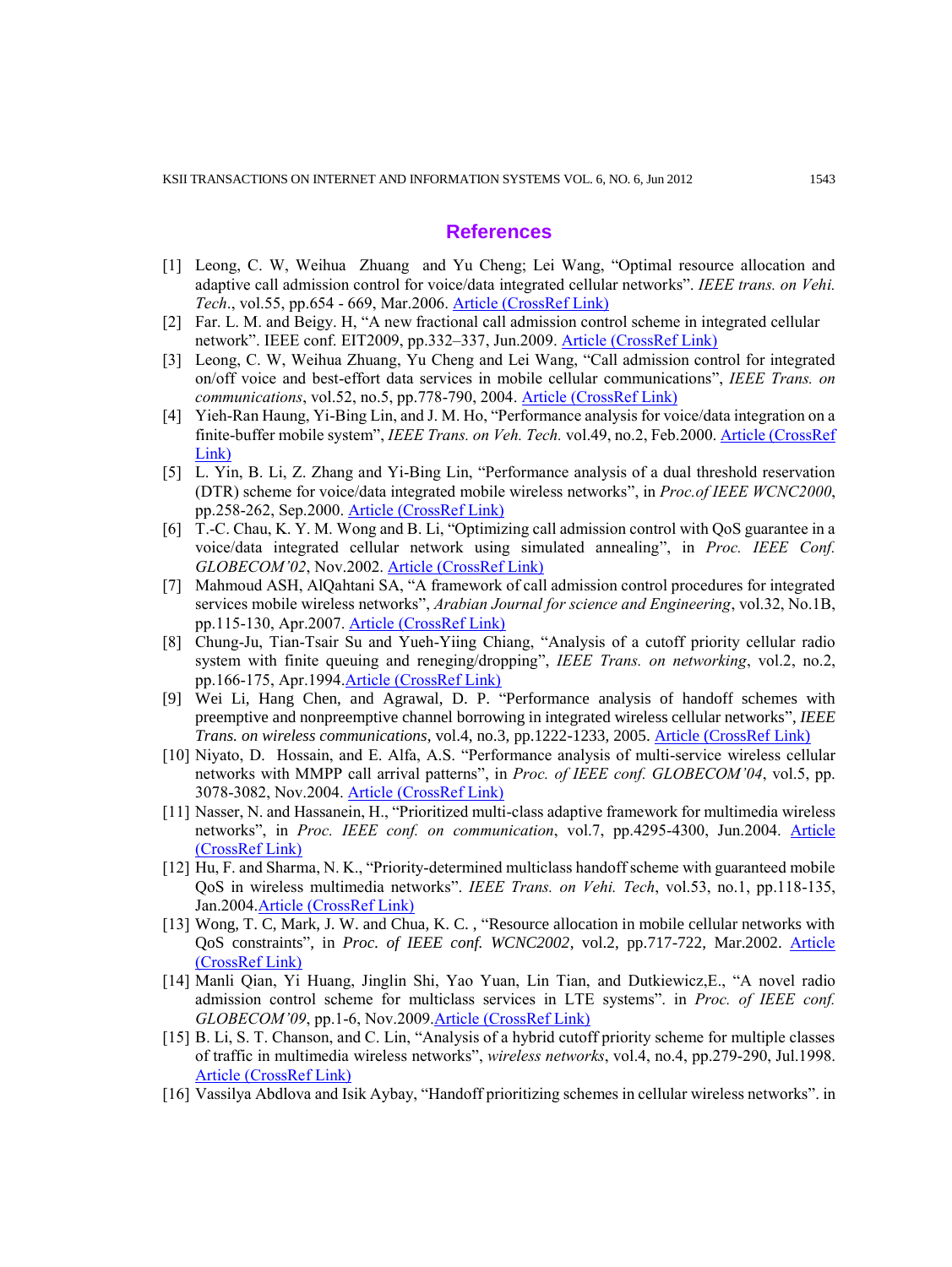*Proc. of the seventh IEEE International Symposium on Computer Networks,* pp.79-84, Jun.2006. [Article \(CrossRef Link\)](http://dx.doi.org/DOI:10.1109/ISCN.2006.1662512)

- [17] Aggeliki Sgora and Dimitrios D. vergados, "Handoff prioritization and decision scheme in wireless cellular networks: a survey", *IEEE Commnications Surveys & Tutorials*. vol.11, no.4, pp.57-77, 2009. [Article \(CrossRef Link\)](http://dx.doi.org/DOI:10.1109/SURV.2009.090405)
- [18] B. Epstein and M. Schwartz, "Reservation strategies for multi-media traffic in a wireless environment", in *Proc. IEEE Vehicular Technology Conference,* vol.1, pp.165-169, Jul.1995. [Article \(CrossRef Link\)](http://dx.doi.org/DOI:10.1109/VETEC.1995.504850)
- [19] Rappaport, S. S, "Blocking, hand-off and traffic performance for cellular communication systems with mixed platforms", *in Proc. Inst. Elect. Eng*. I, vol.140, pp.389-401, 1993. [Article \(CrossRef](http://ieeexplore.ieee.org/xpl/login.jsp?tp=&arnumber=240160&url=http%3A%2F%2Fieeexplore.ieee.org%2Fiel1%2F2215%2F6172%2F00240160.pdf%3Farnumber%3D240160)  [Link\)](http://ieeexplore.ieee.org/xpl/login.jsp?tp=&arnumber=240160&url=http%3A%2F%2Fieeexplore.ieee.org%2Fiel1%2F2215%2F6172%2F00240160.pdf%3Farnumber%3D240160)
- [20] Song Liu, Zhisheng Niu and Daei Huang, "Performance analysis of voice message service in CDMA cellular system", *in Proc. of ICCT2003*, pp.891-895, Apr.2003. [Article \(CrossRef Link\)](http://dx.doi.org/DOI:10.1109/ICCT.2003.1209674)
- [21] D. Hong and S.S. Rappaport. "Traffic model and performance analysis for cellular mobile radio telephone systems with prioritized and non-prioritized handoff procedures", *IEEE Transactions on Vehi. Tech.*, vol.VT- 35, no.3, pp.77-92, Aug.1986. [Article \(CrossRef Link\)](http://dx.doi.org/DOI:10.1109/T-VT.1986.24076)
- [22] Y.-B. Lin, S. Mohan, and A. Noerpel, "Queuing priority channel assignment strategies for PCS hand-off and initial access", *IEEE Trans. Vehi. Tech.*, vol.43, pp.704–712, Aug.1994. [Article](http://dx.doi.org/DOI:10.1109/25.312778)  [\(CrossRef Link\)](http://dx.doi.org/DOI:10.1109/25.312778)
- [23] Y.-B. Lin, *Introduction to Mobile Network Management*, ser. Telecommunications: National Chiao Tung University, 1997.
- [24] Jens Zander, and Seong-Lyun Kim, *Radio Resource Management for Wireless Networks*, Aretch House Publishers, pp.141, 2001.
- [25] F. Barcelo, "Performance analysis of handoff resource allocation strategies through the statedependent rejection scheme", *IEEE Trans. on wireless communications*, vol.3, no.3, pp.900-909, 2004. [Article \(CrossRef Link\)](http://dx.doi.org/DOI:10.1109/TWC.2004.826310)
- [26] Richard A. Brualdi, *Introductory Combinatorics*, forth edition, Pearson Education, 2004.
- [27] Mischa Schwartz, *Mobile Wireless Communications*, Cambridge University Press, Cambrige, 2005.



**Jiping Li** was born in Hubei, China. He received the B.S. and M.S. degrees in computer science from Hubei University and Ocean University of China in 2001 and 2006 respectively. He is presently pursuing the Ph. D degree in department of electronic and information engineering, Central China Normal University.

His research interests include call admission control, wireless resource allocation for OFDMA system and the application of Zigbee network.



**Shixun Wu** was born in Hubei, China. He received the B.S. and M.S. degrees in mathematic in 2006 and 2009 respectively. He is presently pursuing the Ph. D degree at the Department of Electrical and Computer Engineering, Central China Normal University, China. His current research interests include wireless communication and radio positioning.